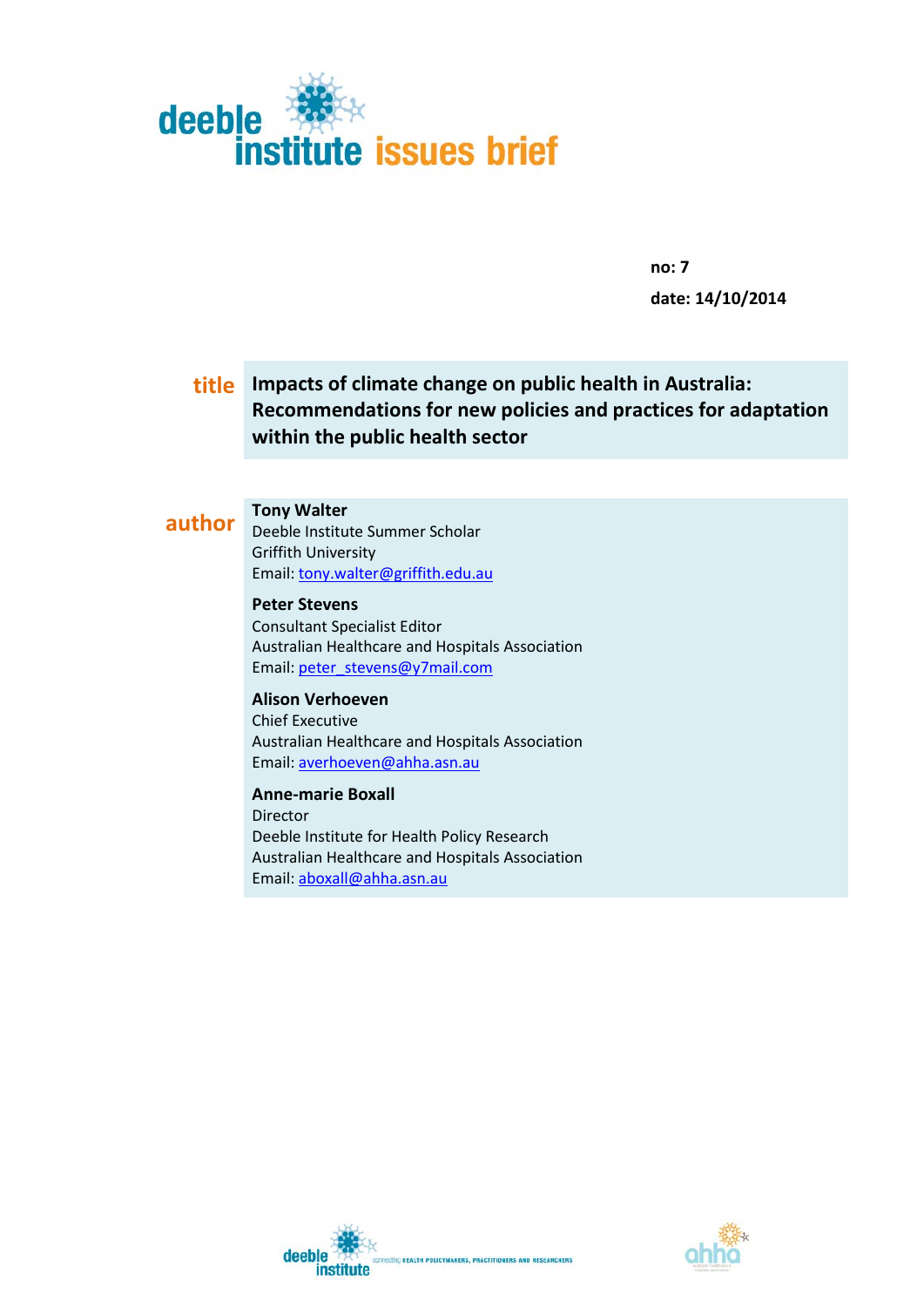

**contact Dr Anne-marie Boxall** Director Deeble Institute Australian Healthcare and Hospitals Association Email[: aboxall@ahha.asn.au](mailto:aboxall@ahha.asn.au) Twitter: [@DeebleInstitute](http://twitter.com/DeebleInstitute)



HESTA is proud to have sponsored this Deeble Scholar.

© Australian Healthcare and Hospital Association, 2014. All rights reserved.



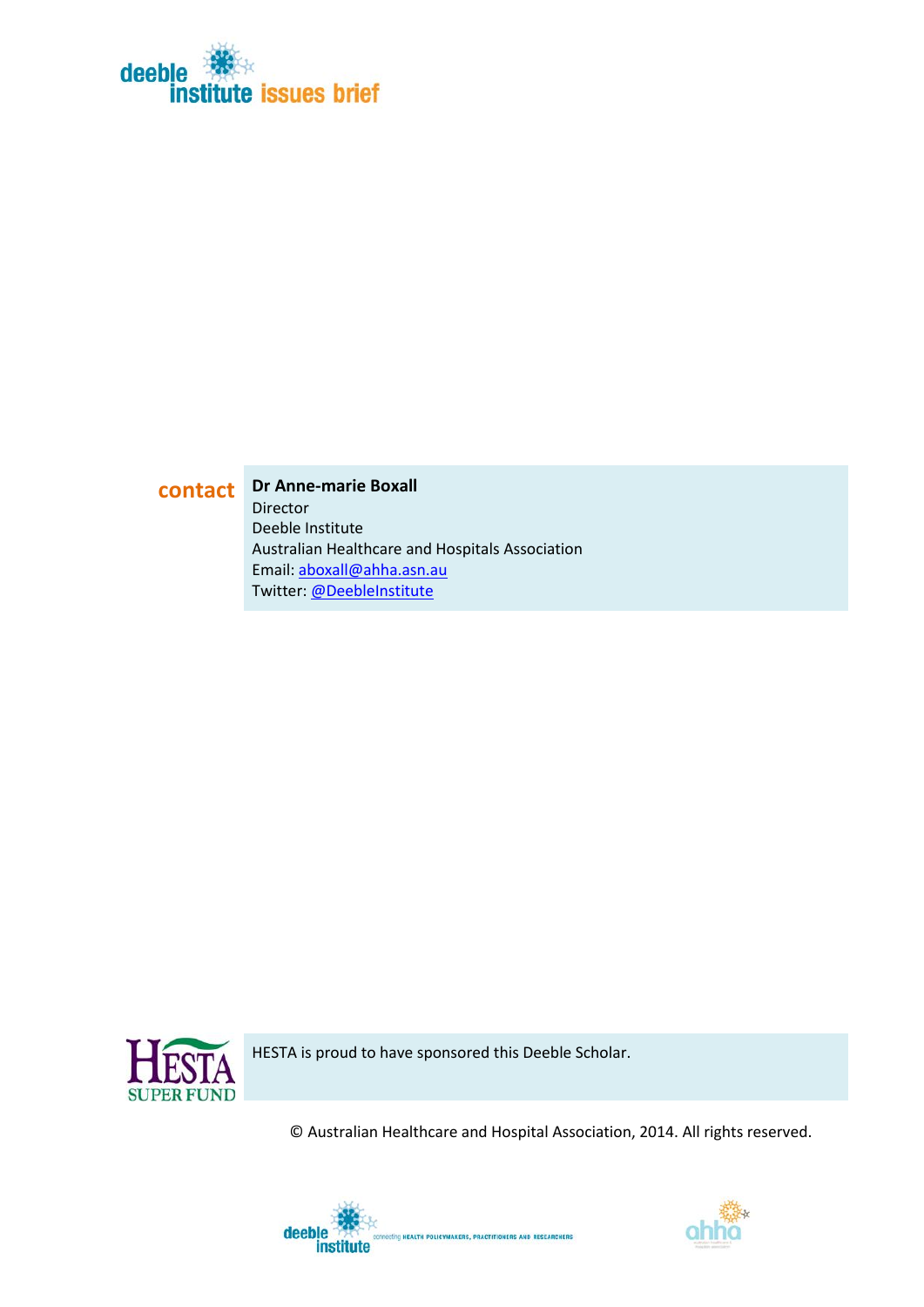

### **Table of contents**

| Current monitoring of indicators and health risks by the public health sector11        |  |
|----------------------------------------------------------------------------------------|--|
|                                                                                        |  |
|                                                                                        |  |
|                                                                                        |  |
|                                                                                        |  |
| Human and financial resources, policies and practices for monitoring public health  14 |  |
|                                                                                        |  |
|                                                                                        |  |
|                                                                                        |  |
|                                                                                        |  |
|                                                                                        |  |
|                                                                                        |  |
|                                                                                        |  |
|                                                                                        |  |
|                                                                                        |  |
|                                                                                        |  |
|                                                                                        |  |
| <b>CONTRACTOR</b>                                                                      |  |



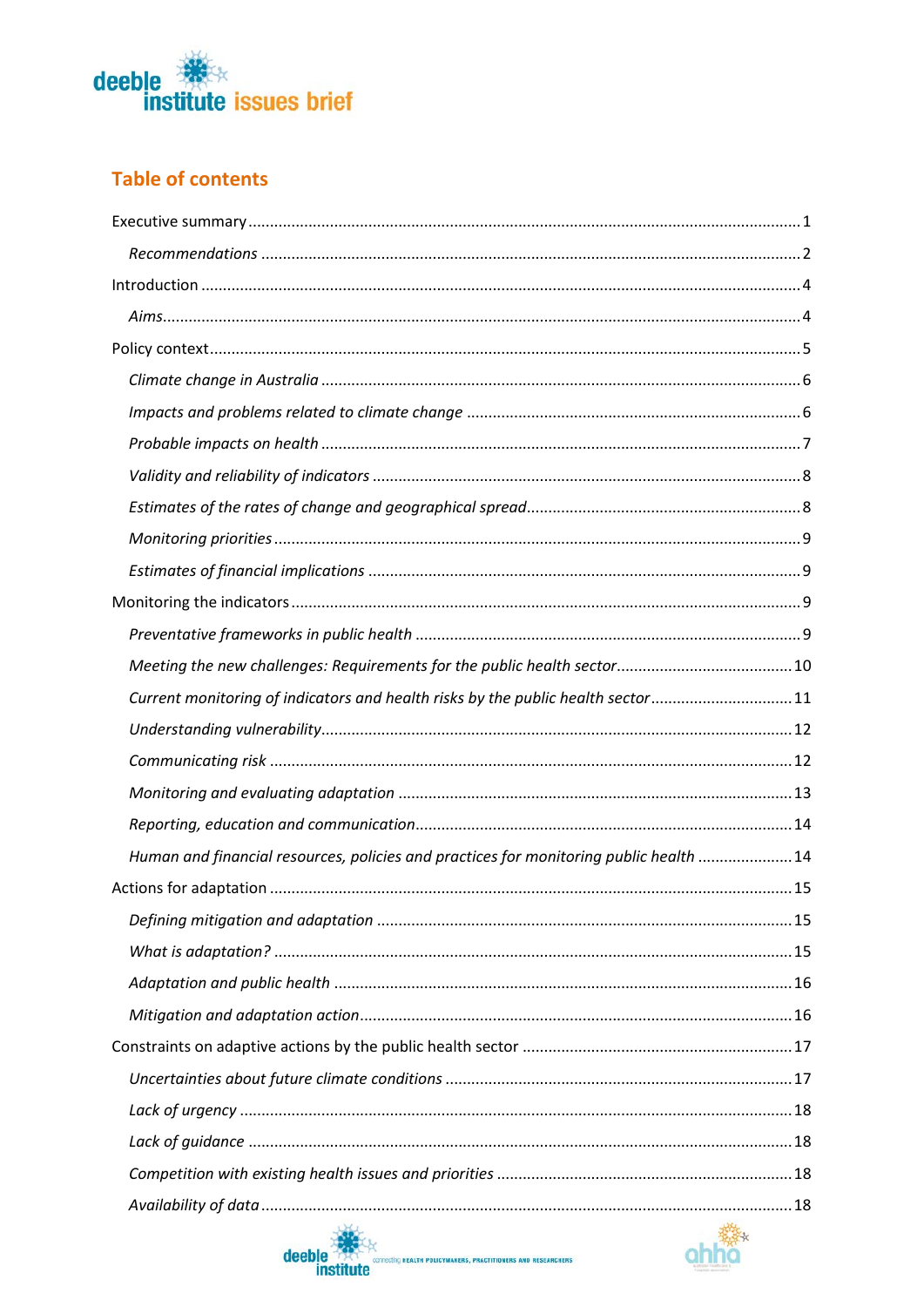



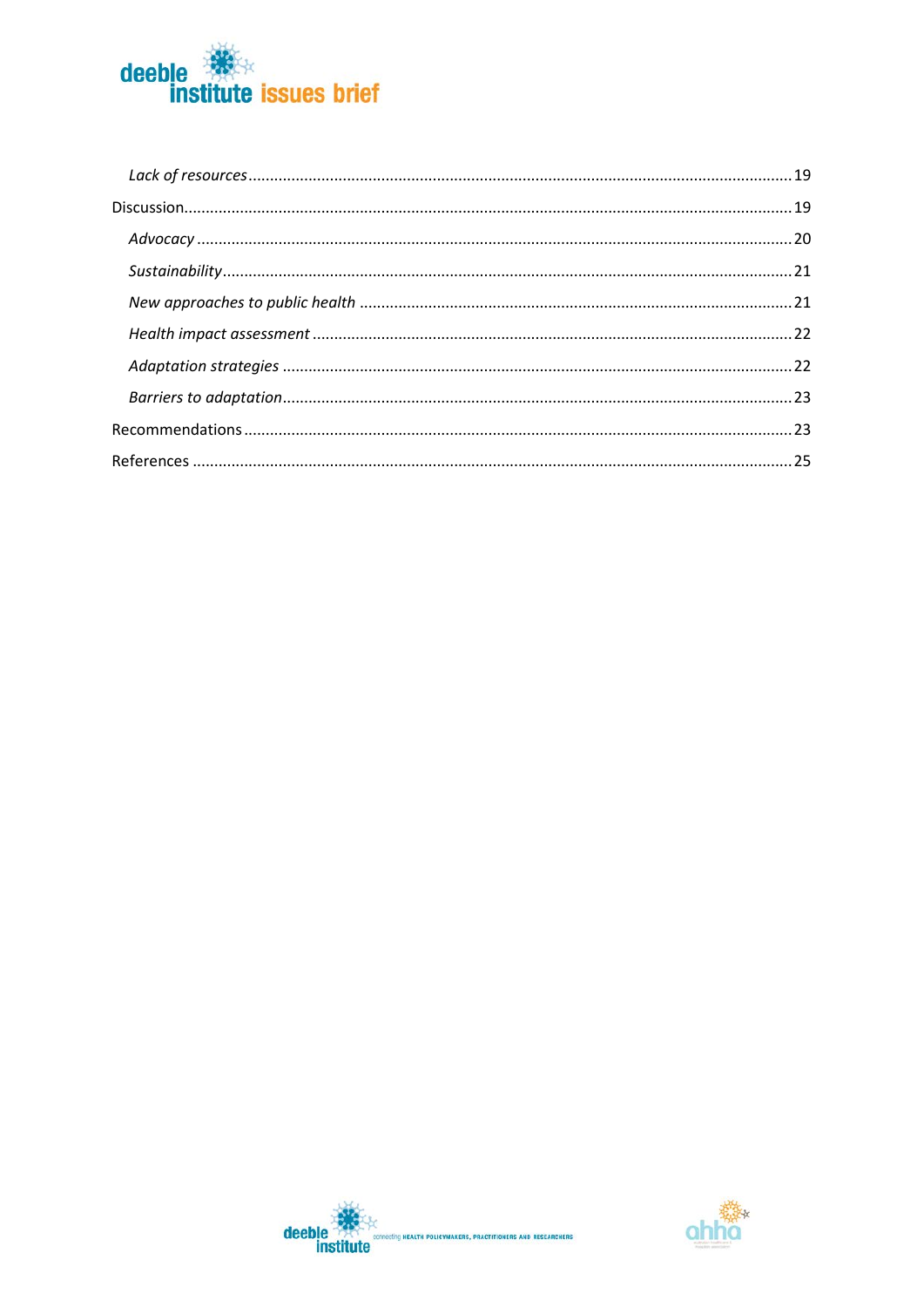

### <span id="page-4-0"></span>**Executive summary**

This Issues Brief provides information, opinions and recommendations relevant to assessing the potential impacts of climate change on public health in Australia, as well as guidelines for decision-making in responding to these impacts.

It aims to:

- draw attention to the potential impacts of climate change on health in Australia;
- discuss the policies and issues related to the impacts of climate change on health;
- present prioritised recommendations to decision-makers on policies and practices which may assist mitigation of and adaptation to the most serious of the identified impacts;
- provide guidance which will assist appropriate people and agencies to allocate resources to the highest priority problems; and
- provide a comprehensive list of references which provide reliable evidence about the potential impacts of climate change on health in Australia.

The immediate and longer-term impacts of climate change have the potential to affect Australian health and social environments seriously, and as such, demand and deserve attention by Federal and State Governments and agencies within the Australian public health sector.

Policymakers are faced with pressing issues of funding and delivering health services for an ageing society with an ever increasing burden of chronic disease and expectations of access to high-technology, high cost interventions. However, the impacts of future climate change on public health may potentially generate very large healthcare costs if current strategies for healthcare are inadequate.

Successful advocacy of new policies and practices by credible and influential groups must use language which can be understood by the people who are to be influenced. This advocacy must be supported by reliable evidence.

Climate-related catastrophes (droughts, floods, cyclones, other storms, bush fires) occur frequently in Australia. The demonstrably high variability in the incidence and severity of such phenomena present a challenge to scientists to discover and demonstrate any correlations between the catastrophes and the slow changes of climatic indices due to climate change.

Public health organisations must start to develop alternative, more effective, practices to manage the complex issues related to climate change while continuing to implement their traditional primary, secondary and tertiary preventive models.

A new approach, based on ecological principles, will be required to navigate through the complex and interrelating health causes. The public health sector must strengthen existing approaches for effective climate change adaptation strategies, including assessing regional health risks to identify vulnerable and resilient populations, collecting enhanced surveillance data and developing monitoring indicators.



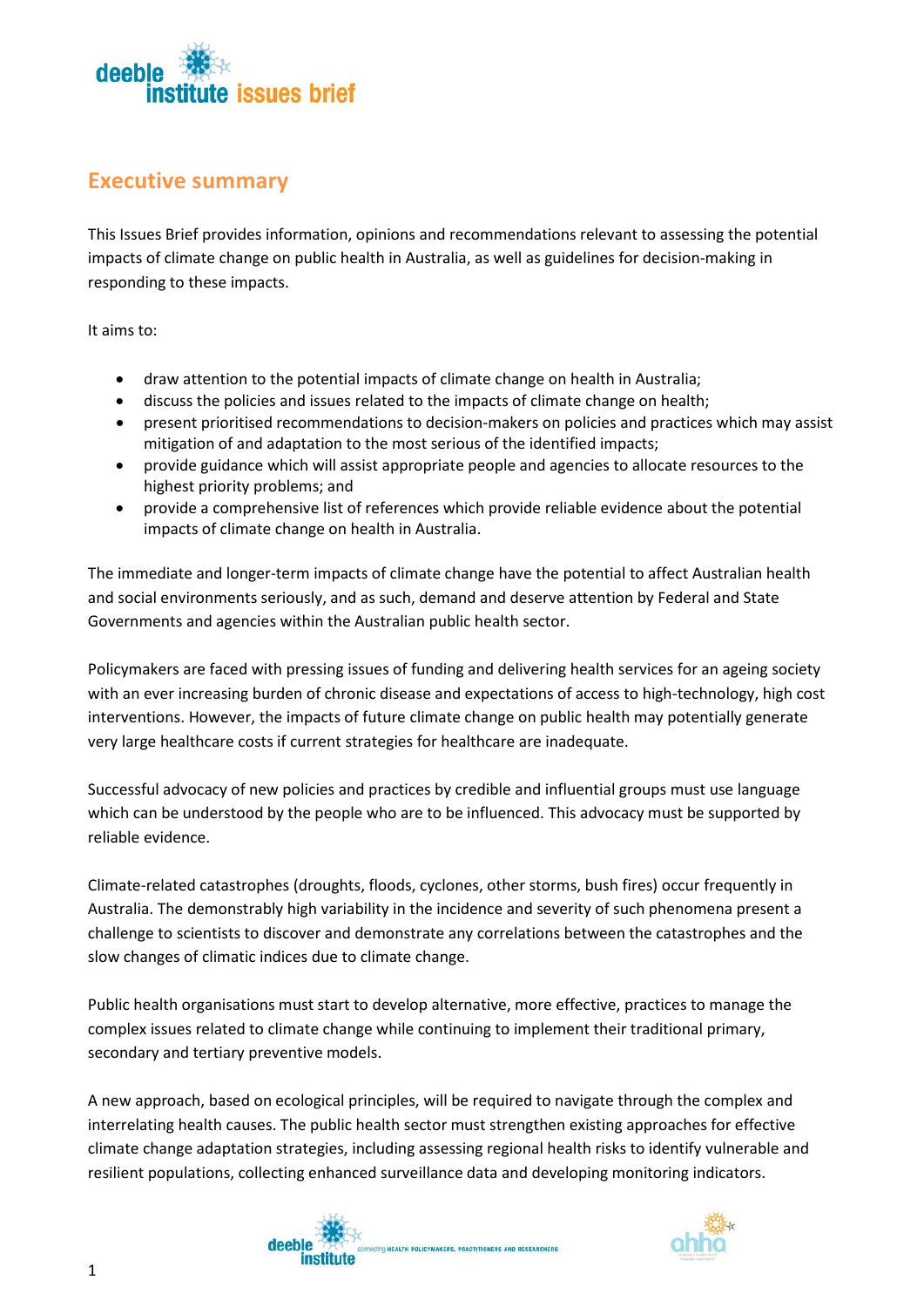

This approach must be based on:

- providing sound scientific evidence for predicting the likely outcomes and thus to take preventive or responsive action; and
- reorienting the public health sector towards greater comprehension and use of ecological understandings and approaches.

#### <span id="page-5-0"></span>*Recommendations*

Politicians, health bureaucrats and other interested parties must formulate comprehensive, coherent policies to address the direct and indirect impacts of climate change on public health, including allocation of appropriate financial resources as part of a National Plan for Health in Responding to Climate Change.

The National Health and Medical Research Council should be tasked with ensuring coordinated, comprehensive funding to support research into the health impacts of climate change.

Research organisations and health institutions must collaborate to develop cost-effective, long-term, longitudinal studies on the impacts of climate change on the physical, biological and social environments that will affect Australian's public health.

Advocates must develop proposals which demonstrate cost savings to government over three to six years, or one or two electoral cycles. Little will be achieved in the current fiscal environment if proposed policies and practices will incur significant new budgetary expenses to governments or their agencies.

Managing the impacts of climate change on public health will also involve several other sectors, such as water, planning, building, housing and transport infrastructure. Appropriate institutions should work towards a multi-level, interdisciplinary and integrated response to raise the importance of the impacts of climate change on public health.

A comprehensive surveillance system would monitor the inter-relationship of environmental, social and health factors. Observational studies are important to monitor recent and present disease patterns and incidence to inform modelling of future disease patterns. They could also provide baselines for environmental health indicators, which can periodically be monitored and measured in order to inform program evaluation.

The public health sector must integrate planned, evidence-based adaptations into existing preventive activities. Useful methodologies might include:

- a risk assessment approach such as Health Impact Assessment (HIA);
- an appropriate range of Environmental Health Indicators (EHIs);
- a "Driving force-Pressure-State-Exposure-Effect-Action (DPSEEA) framework"; and
- a systematic ecological health framework.

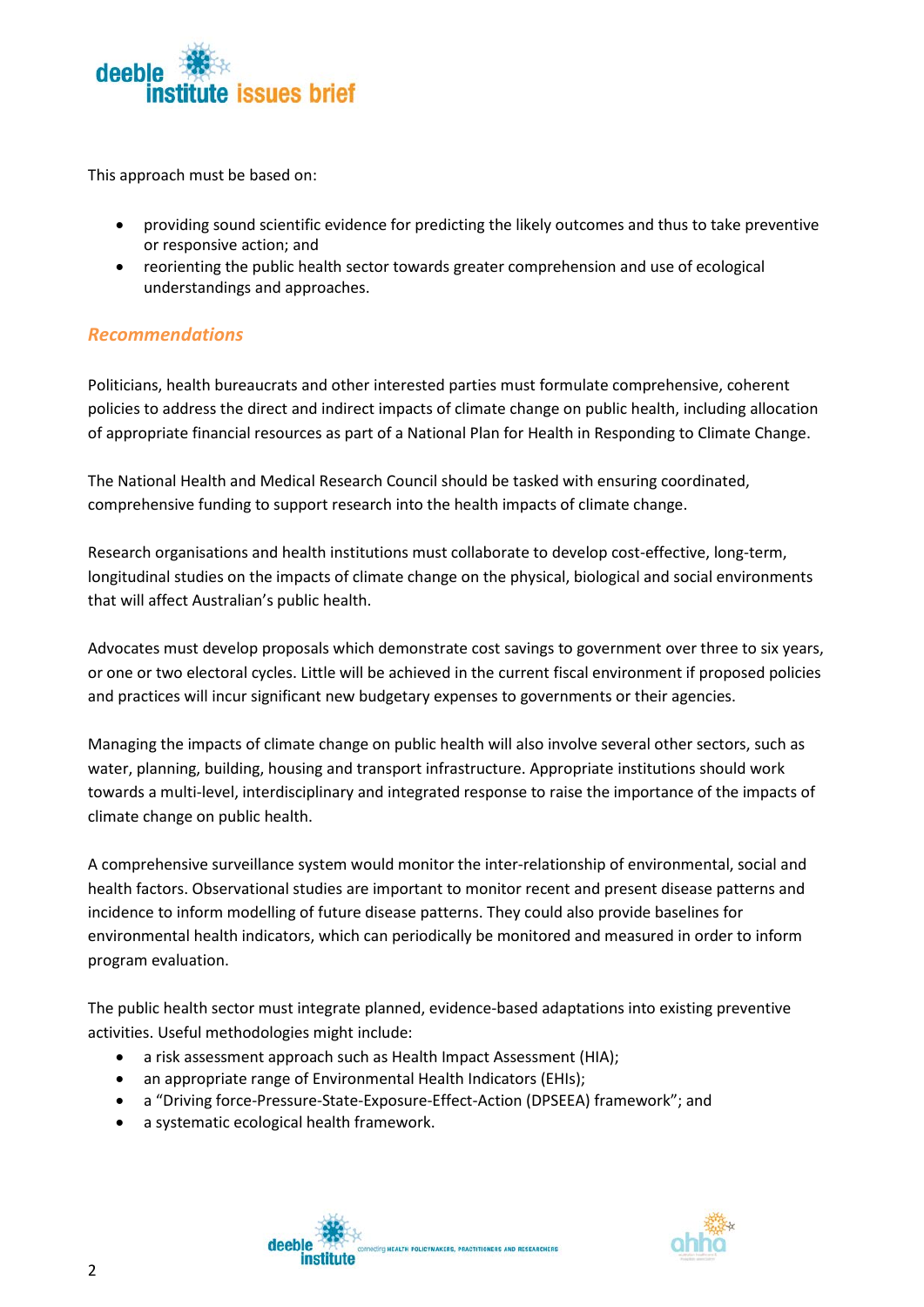

The opposite of vulnerability is resilience – our capacity to respond to challenging or new circumstances. The factors which encourage resilience needs to be better understood. The public health sector must communicate concepts of risk, and develop strategies to encourage greater resilience.

To understand how we can minimise vulnerability of individuals and communities to climate change we must identify those populations which are most at risk, including those for whom climate change will act as a stress multiplier for existing public health problems.

The health sector must communicate climate change as a human health issue rather than just an "environmental problem". The focus should be on effective, realistic and sustainable solutions rather than problems characterised as bleak and unresolvable.



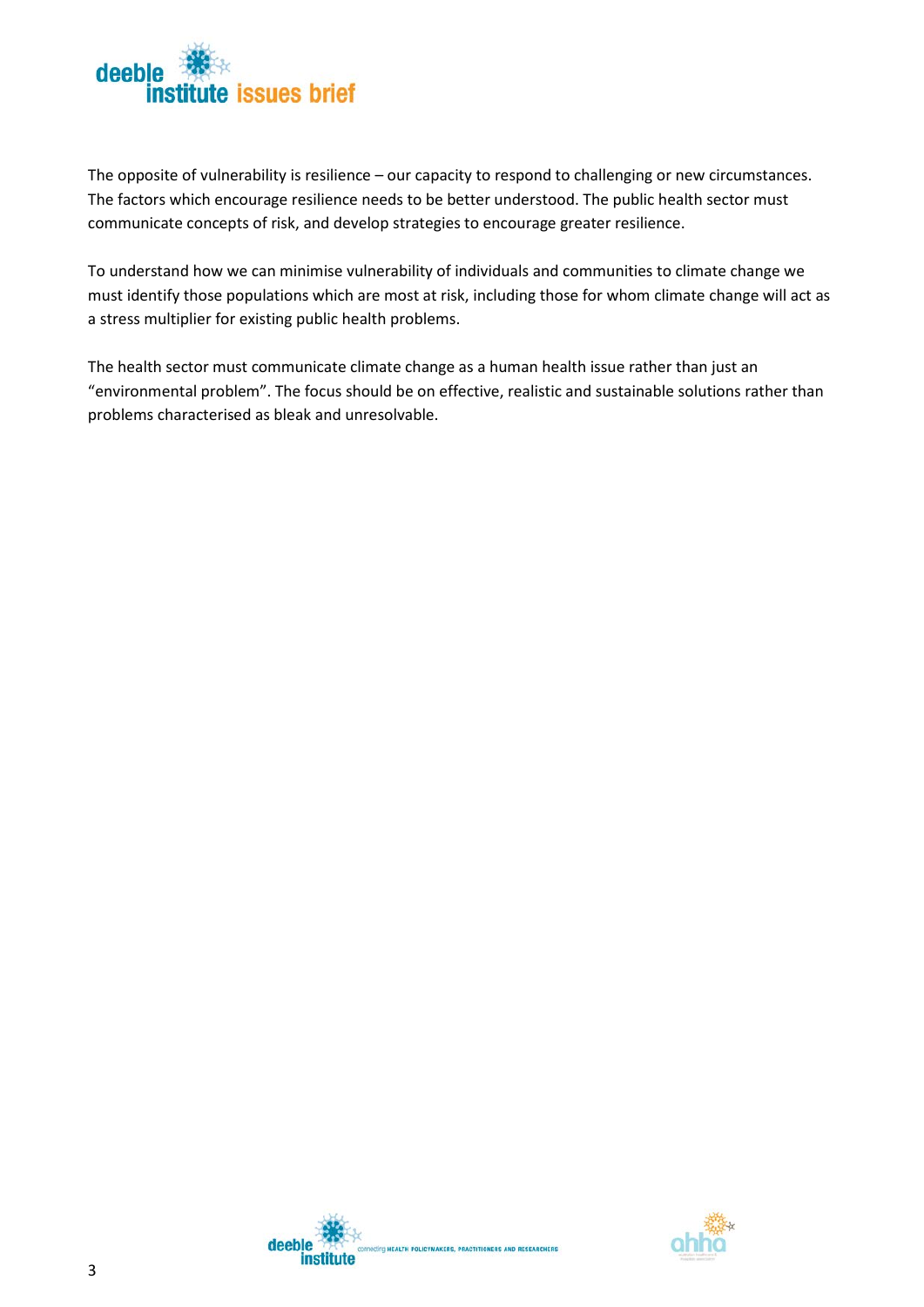

## <span id="page-7-0"></span>**Introduction**

The concept of 'Do No Harm' has guided health service delivery and medical practice as they have evolved over many years. This is particularly relevant as we face new environmental challenges, including those which result from climate change. Equally as important is the concept that people are at the heart of health care, because personal and public health both involve our social, mental, spiritual and physical well-being.

Our physical and social environments influence our health and importantly, our ability both as individuals and society to meet and adapt to the challenges we encounter. Our housing, our ability to access clean water, our food security, our safety from environmental dangers such as bushfires, floods, cyclones, heatwaves and other catastrophes are all critical factors in our ability as humans to survive, and to live long and healthy lives.

There is significant evidence that there is a socio-economic gradient in good health. The more underprivileged are less likely to experience good health and a long life due to lack of clean water, food insecurity, sanitation issues, localised environmental problems and other problems. This is widely acknowledged and serious attempts are made to address socio-economic factors underpinning health. Unfortunately, the media and public discussion can lead to a perception that environmental impacts on health are (and will be) largely confined to those with disadvantages. However, those seeking to influence the debate about climate change and health must emphasise its broad public impact. The problems really concern all of us, not just some unseen group of unfortunate people.

Most of us care about our good health, so health considerations should be an important driver in changing attitudes towards climate change. While a reported pattern of increased temperatures may fail to convince a climate change sceptic, personal experiences of illness related to heatwaves or skin cancer or the rising prevalence of vector-borne diseases such as dengue fever may provide the emotive stimulus for improved awareness of the impacts of climate change.

The general aim of this Issues Brief is to clarify the issues related to the probable impacts of current and imminent climate change on the health of Australians. It makes recommendations about policies and practices within the public health system which may reduce these impacts.

Those who advocate new public policies and practices in relation to the impacts of climate change on public health must realise that very little will be achieved in the current fiscal environment unless proposals demonstrate cost savings to government over three to six years, or one or two electoral cycles.

**CING HEALTH POLICYMAKERS, PRACTITIONERS AND RESEARCHERS** 

### <span id="page-7-1"></span>*Aims*

This Issues Brief aims to:

- draw attention to the potential impacts of climate change on health in Australia;
- discuss the policies and issues related to the impacts of climate change on health;

deeble

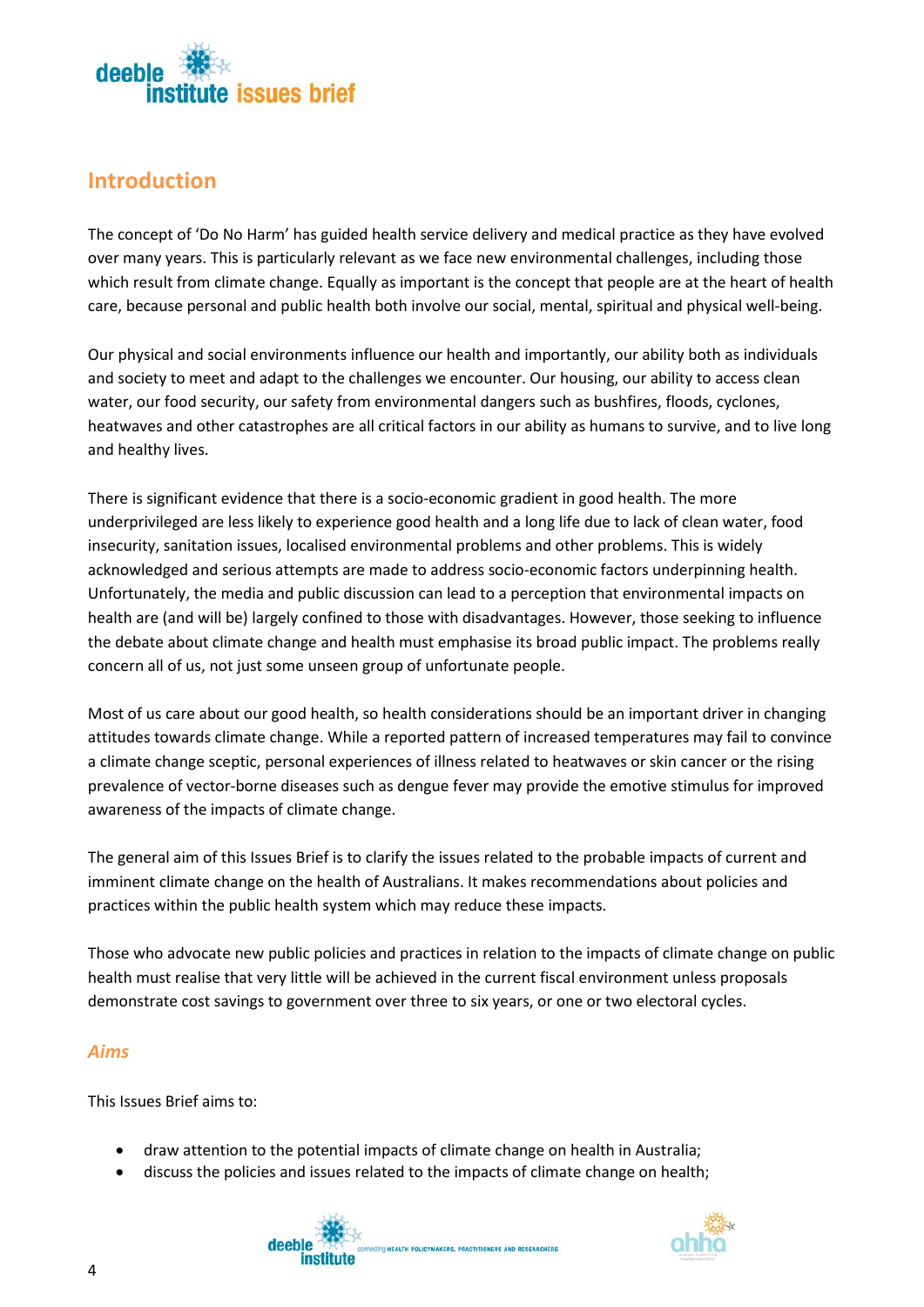

- present prioritised recommendations to decision-makers on policies and practices which may assist mitigation of and adaptation to the most serious of the identified impacts;
- provide guidance which will assist appropriate people and agencies to allocate resources to the highest priority problems; and
- provide a comprehensive list of references which provide reliable evidence about the potential impacts of climate change on health in Australia.

### <span id="page-8-0"></span>**Policy context**

There appears to be few policies at Federal and State levels which specifically address management of the impacts of climate change on Australia's public health. While much has been written and discussed, few practical policies have been formulated or adopted.

The health sector has generally been slow to recognise the impacts that global climate change might have on human health. <sup>12</sup> For example, there were no submissions by any health agencies to the 2012 Productivity Commission Inquiry into Barriers to Effective Climate Change Adaptation.

The lack of attention by Federal and State Governments on the probable impacts of climate change on public health is potentially placing Australian populations at an unnecessary risk.<sup>4</sup> Public health adaptation requires higher levels of government effort, particularly public health policies on climate change adaptation. The Commonwealth can provide useful stewardship and leadership. Governments on all levels must listen to and respond to the concerns of vulnerable communities. <sup>5</sup> Policy leadership from the Commonwealth Government should initially be addressed by a National Plan for Health in Responding to Climate Change.<sup>3</sup>

There are numerous barriers to formulation and adoption of potentially effective policies. Many can be overcome with sufficient political will, social support, adequate resources and effort.<sup>6</sup> The public health sector must provide leadership, strategic thinking, resourcefulness, creativity, collaboration, and effective communication.6 Leadership is important at every stage in the adaptation process, especially initiating the adaptation process and sustaining momentum into the future.

The impacts of future climate change on public health have the potential to generate very large health care costs if current strategies are inadequate and ineffective.<sup>7-9</sup> However, the National Health and Medical Research Council has allocated almost no funding on climate related projects to date.<sup>3</sup> Sustained funding is required to support the understanding of climate change policies in particular health vulnerabilities and the development of surveillance and monitoring tools.<sup>10 11</sup> The development of a comprehensive funding strategy is required for public health adaptation. Managing the impacts of climate change on public health will also involve several other sectors, such as water, planning, building, housing and transport infrastructure. Therefore, a multi-level, interdisciplinary, and integrated response is necessary to raise the importance of health in those sectors.<sup>571213</sup>



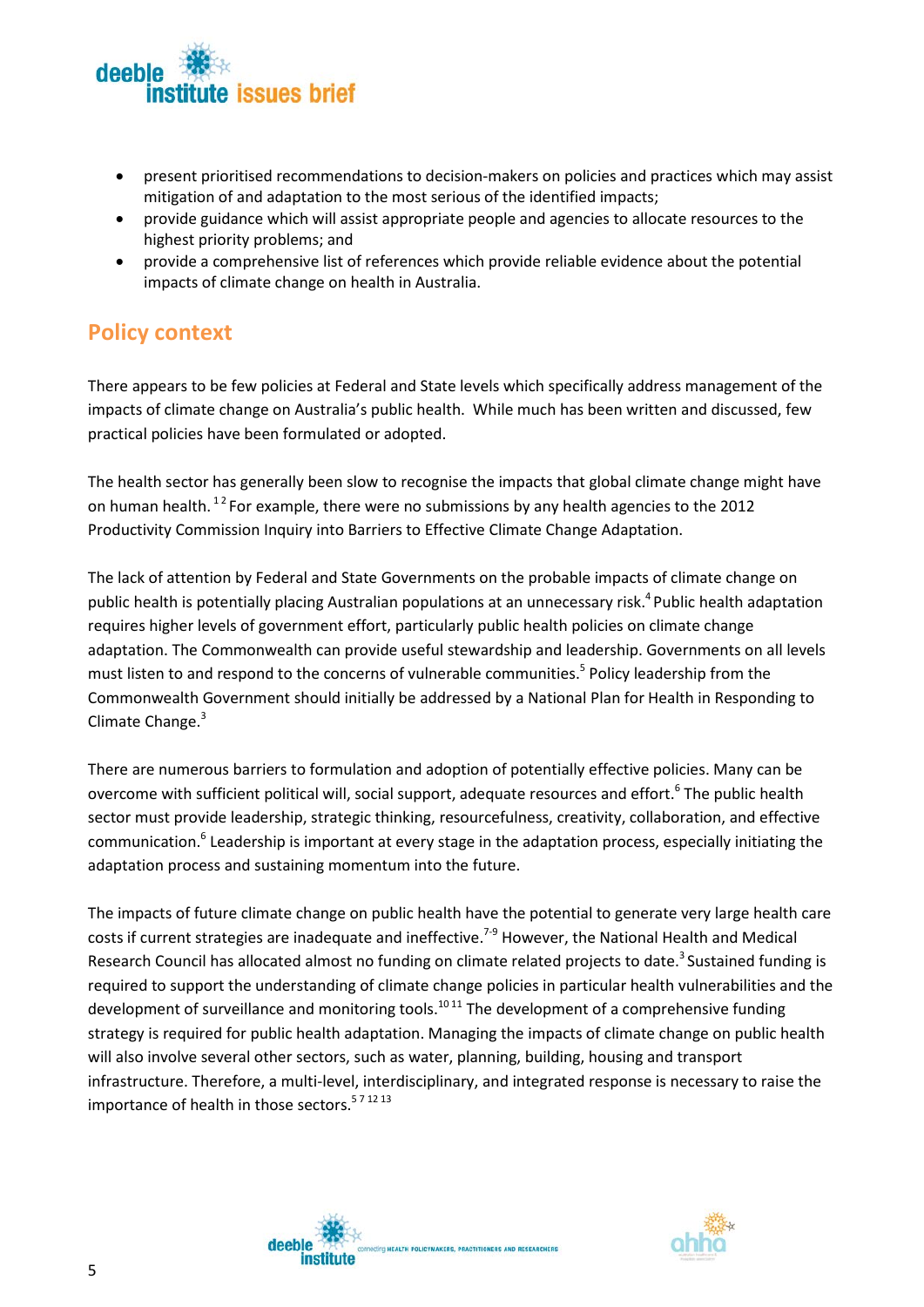

### <span id="page-9-0"></span>*Climate change in Australia*

There is wide acknowledgement throughout the scientific community that the increasing atmospheric concentrations of greenhouse gases from human activities are causing global warming and other climatic changes.14 According to the Intergovernmental Panel on Climate Change, the global average surface temperature has increased by approximately 0.6°C, mainly since the mid-1970s, and may rise further by about 5.4°C by 2100.<sup>15</sup>

A recent report by the Australian Bureau of Meteorology details many aspects of the changing climates in Australia:<sup>16</sup>

- Australia's climate has warmed by  $0.9^{\circ}$ C since 1910, and the frequency of extreme weather has changed, with more extreme heat and fewer cool extremes.
- Temperatures are projected to increase, with more extremely hot days and fewer extremely cool days in Australia.
- The duration, frequency and intensity of heat waves have increased across large parts of Australia since 1950.
- Extreme fire weather has increased and the fire season has lengthened across large parts of Australia since the 1970s.
- Rainfall averaged across Australia has slightly increased since 1900, with the largest increases in the northwest since 1970.
- Rainfall has declined since 1970 in the southwest, dominated by reduced winter rainfall. Autumn and early winter rainfall has mostly been below average in the southeast since 1990.
- Average rainfall in southern Australia is projected to decrease, and heavy rainfall is projected to increase over most parts of Australia.
- Global mean sea levels rose at a rate of 3.2 mm per year during the last 20 years.

Future climatic scenarios may include<sup>16</sup>:

- Australian temperatures are projected to continue to increase, with more hot days and fewer cool days.
- A further increase in the number of extreme fire-weather days is expected in southern and eastern Australia, with a longer fire season in these regions.
- Average rainfall in southern Australia is projected to decrease, with a likely increase in drought frequency and severity.
- The frequency and intensity of extreme daily rainfall is projected to increase.
- Tropical cyclones are projected to decrease in number but increase in intensity.
- Projected sea level rise will increase the frequency of extreme sea level events.

### <span id="page-9-1"></span>*Impacts and problems related to climate change*

Global and local warming has been linked with both direct and indirect serious impacts on human health.<sup>17</sup> Climate change has been identified as one of the major threats to global health and societies must develop strategies to manage the projected impacts.<sup>5</sup>

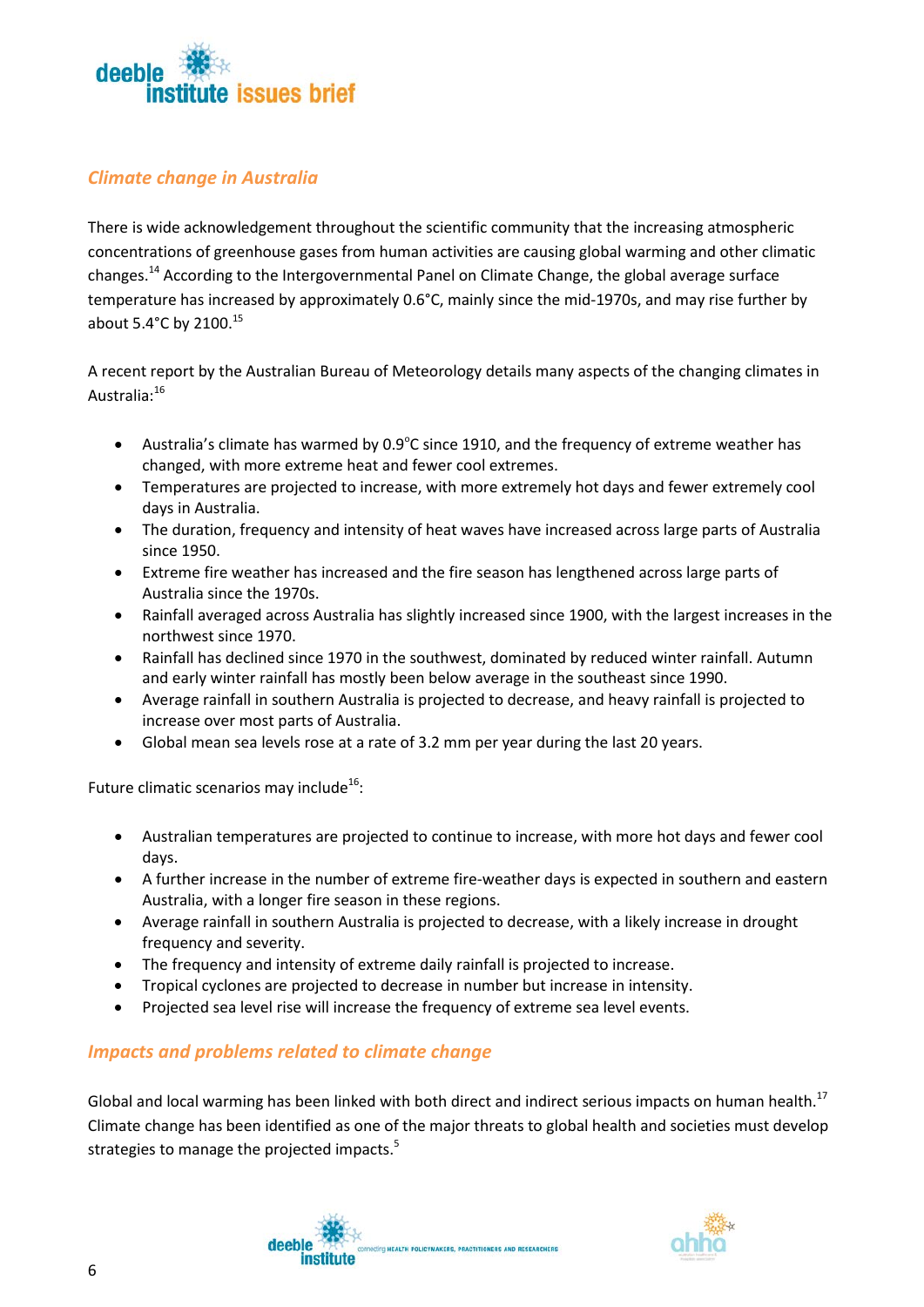

The impacts on public health in Australia of the climatic changes outlined above can be categorised as follows:

- probable increases in the frequency and severity of severe weather-related events (floods, droughts, bushfires, severe storm systems and prolonged periods of extreme heat) which expose communities to the threat of an unusually high incidence of mortality or morbidity, as well as increasing mental health disorders;<sup>5</sup>
- increased incidence and severity of climate-sensitive diseases such as heat-related illness, infectious diseases, migratory vector-borne diseases and diarrhoeal disease from contaminated food or water supplies:<sup>18</sup>
- rising air temperatures may alter the chemical reactions of some air pollutants such as ozone and particulate matter<sup>19</sup>and could increase ground level exposure to air pollution or allergens while potentially aggravating pre-existing respiratory and cardiovascular diseases; $^{19}$  and
- there may be more complex pathways of adverse health impacts from climate change such as social dislocation, unusual levels of migration of populations forced by sea level rise and increased food insecurity arising from broad changes to local environments.<sup>20</sup>

### <span id="page-10-0"></span>*Probable impacts on health*

It is reasonable to expect that increasing temperatures will affect the geographical distribution of insect disease vectors, such as mosquitoes. Therefore the incidence and severity of specific vector-borne health problems such as Ross River fever, dengue fever and Murray Valley encephalitis is expected to increase. The introduction of new vector-borne diseases to Australia is likely especially with the close proximity of Papua New Guinea to northern Australia.

There appears to be little epidemiological evidence from reliable studies which specifically links any increased incidence and severity of other climate-sensitive infectious diseases, such as diarrhoeal diseases from contaminated food or water supplies. $^{18}$  More short-term and long-term research is required.

A similar observation can be made about the lack of any reliable research which specifically correlates present and probable increases in the frequency and severity of severe weather-related events (floods, droughts, bushfires, severe storm systems and prolonged periods of extreme heat) with climate change. These events expose communities to the threat of unusually high incidences of mortality or morbidity, as well as increasing mental health disorders and heat-related illnesses, especially among babies and the aged.<sup>19</sup>

It is possible that rising air temperatures may alter the chemical reactions of some air pollutants such as ozone and particulate matter.<sup>19</sup> This could increase ground level exposure to air pollution or allergens while potentially aggravating pre-existing respiratory and cardiovascular diseases.<sup>19</sup> Again, reliable research is required.

There may be more complex pathways of adverse health impacts from climate change, such as social dislocation and increased food insecurity arising from broad changes to local environments. For example, severe social dislocation may result from forced migration to evade rising sea levels in some South Pacific countries, which could have implications for some communities in Australia.



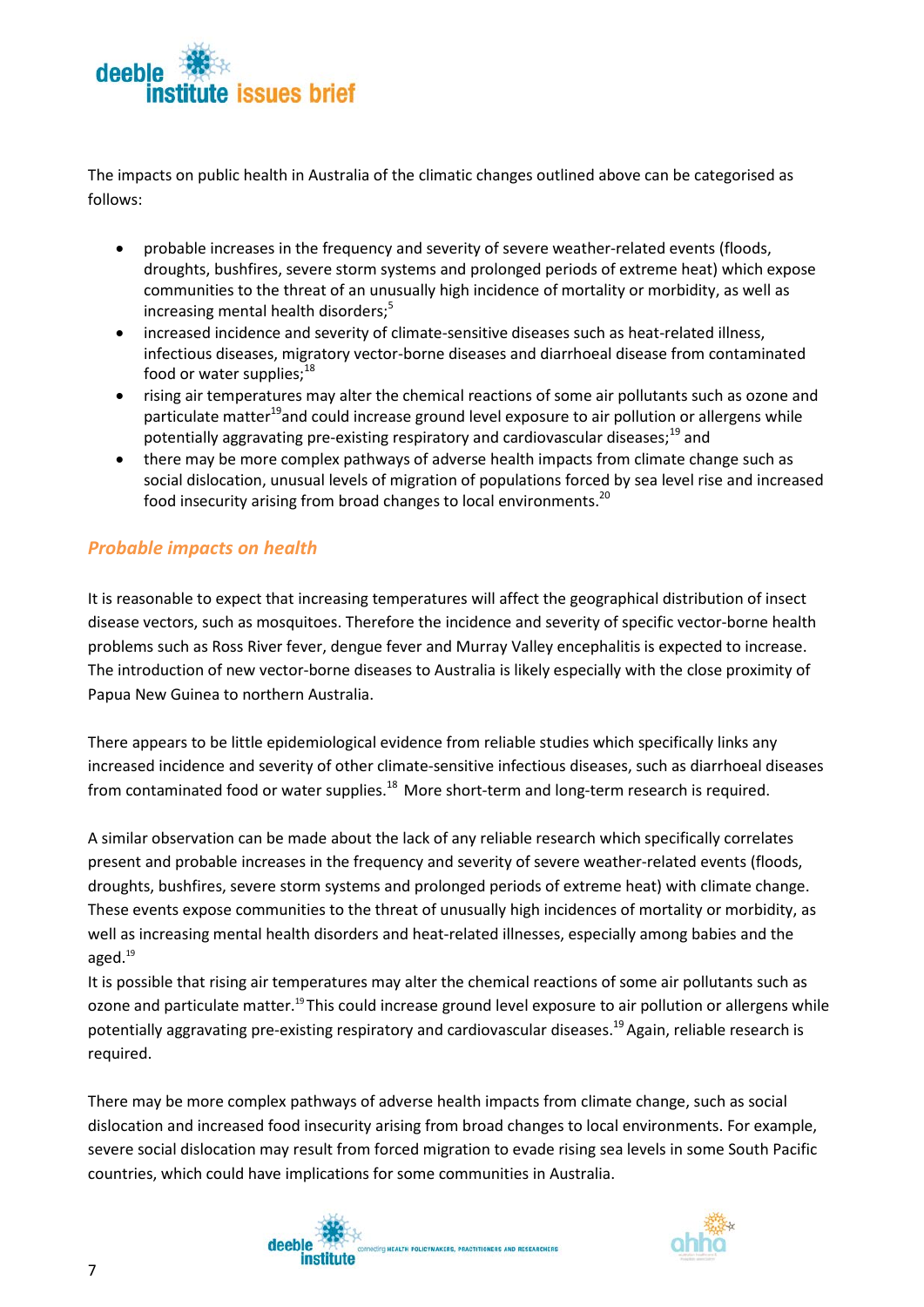

Climatic change may exacerbate food insecurity. For example, the impact of severe cyclones on food availability and prices is well demonstrated by much higher banana prices in Eastern Australia following the devastation of plantations during Cyclone Yasi. The impacts of droughts on food production in Australia are well known and climate change is likely to increase the frequency and severity of droughts. For those living in remote Australian communities, the loss of a major food product from climate-related catastrophes can have huge implications for finances, health and ultimately for survival.

Climate change skeptics frequently observe that these types of climatic catastrophes (droughts, floods, cyclones, other storms) have "always occurred" in Australia and cannot be attributed to climate change. The demonstrably high variability in the incidence and severity of such phenomena present a challenge to scientists to discover and demonstrate any correlations between the catastrophes and the slow changes of climatic indices due to climate change.

### <span id="page-11-0"></span>*Validity and reliability of indicators*

Health agencies in all parts of Australia already routinely collect a wide range of statistics ("indicators") on the occurrence of numerous diseases, medical conditions and medical interventions. Researchers should design longitudinal studies which capitalise on the availability of this information in order to link the occurrence and severity of certain conditions with selected indicators of climate change. Importantly, such studies need to discover and assess the validity and reliability of the selected indicators of diseases related to climate change, so that long-term studies can be proved to be valid over many decades.

The recording of health problems in the wider community, as opposed to hospital records, relies partly upon assessing reports from primary health practitioners widely scattered around Australia. There can be considerable unintentional delays and gaps in such reporting and analysis. Research is underway, both in Australia and internationally, to explore possibilities for innovative use of social media to track the spread of various health problems. However for this to be useful, it must be undertaken in collaboration with health professionals to provide context to the data patterns that might emerge through social media monitoring.

### <span id="page-11-1"></span>*Estimates of the rates of change and geographical spread*

The possibility of estimating the rates of geographic spread of medical problems from existing data already exists. However, any links to climate change (especially increased temperatures) have yet to be established by appropriate research. For example, it might be possible to establish correlations between some indicators of climate change (such as maximum and minimum temperatures and other parameters) and the occurrence and severity of dengue fever if it is observed to be spreading southwards along coastal Eastern Australia at detectable rates.



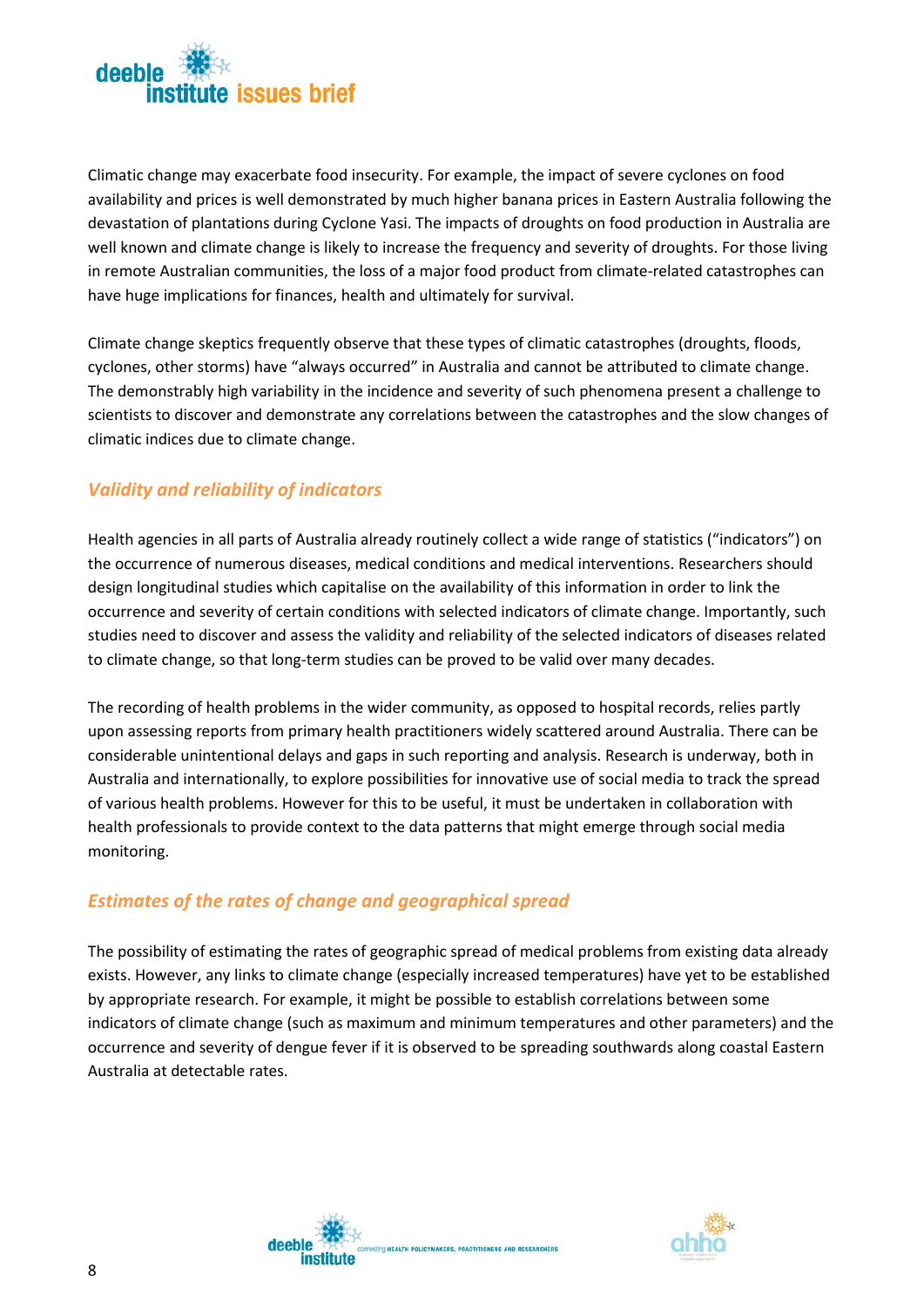

### <span id="page-12-0"></span>*Monitoring priorities*

Researchers must select a limited number of indicators of health relating to climate change and monitor these within well-designed, adequately-resourced, longitudinal studies. The degrees of urgency and priority in monitoring these and other impacts should be discussed among professionals of relevant institutions.

### <span id="page-12-1"></span>*Estimates of financial implications*

The probable financial implications of any impacts of climate change on personal households, communities and state and federal agencies needs discussion. While much information about the costs of many aspects of public health is already available, there is virtually no reliable information which links these statistics with components of climate change. The financial impacts of climate change on health must be discussed, together with the provision of resources to undertake the necessary studies.

### <span id="page-12-2"></span>**Monitoring the indicators**

### <span id="page-12-3"></span>*Preventative frameworks in public health*

What actions are, and should be, taken by the public health sector (and other government and nongovernment agencies) to monitor the indicators of climate change and related health risks? Are the present systems dealing adequately with monitoring, reporting and education? Critical assessments of the current systems indicate that they are not robust enough. Satisfactory monitoring of public health issues over the coming decades is required. These include suitable human and financial resources, policies and practices to address the problems and impacts of climate change.

The monitoring of health status, followed by identifying, investigating and explaining health problems at a population level, are traditional public health responsibilities.<sup>7</sup> Climate change health problems can be investigated using classical disease prevention principles of public health (primary, secondary and tertiary prevention).<sup>17 12 13 19-23</sup> Primary prevention is intended to prevent disease, harm or exposure from ever occurring.13 Secondary prevention aims to prevent disease from happening once an individual is exposed to a hazard.<sup>13</sup> Tertiary prevention is the implementation of measures to prevent a disease from worsening and to reduce the suffering caused by the disease. $^{13}$ 

Traditional public health science is heavily dependent on reductionist approaches by identifying factors and reducing these interactions in maintaining human health.<sup>24</sup> Reductionism is an effective approach for understanding disease causal paths and has provided interventions to improve human well-being.<sup>24</sup> However, reductionism may not be an adequate mechanism in the future to manage unusual incidences or severities of health problems attributable to climate change.



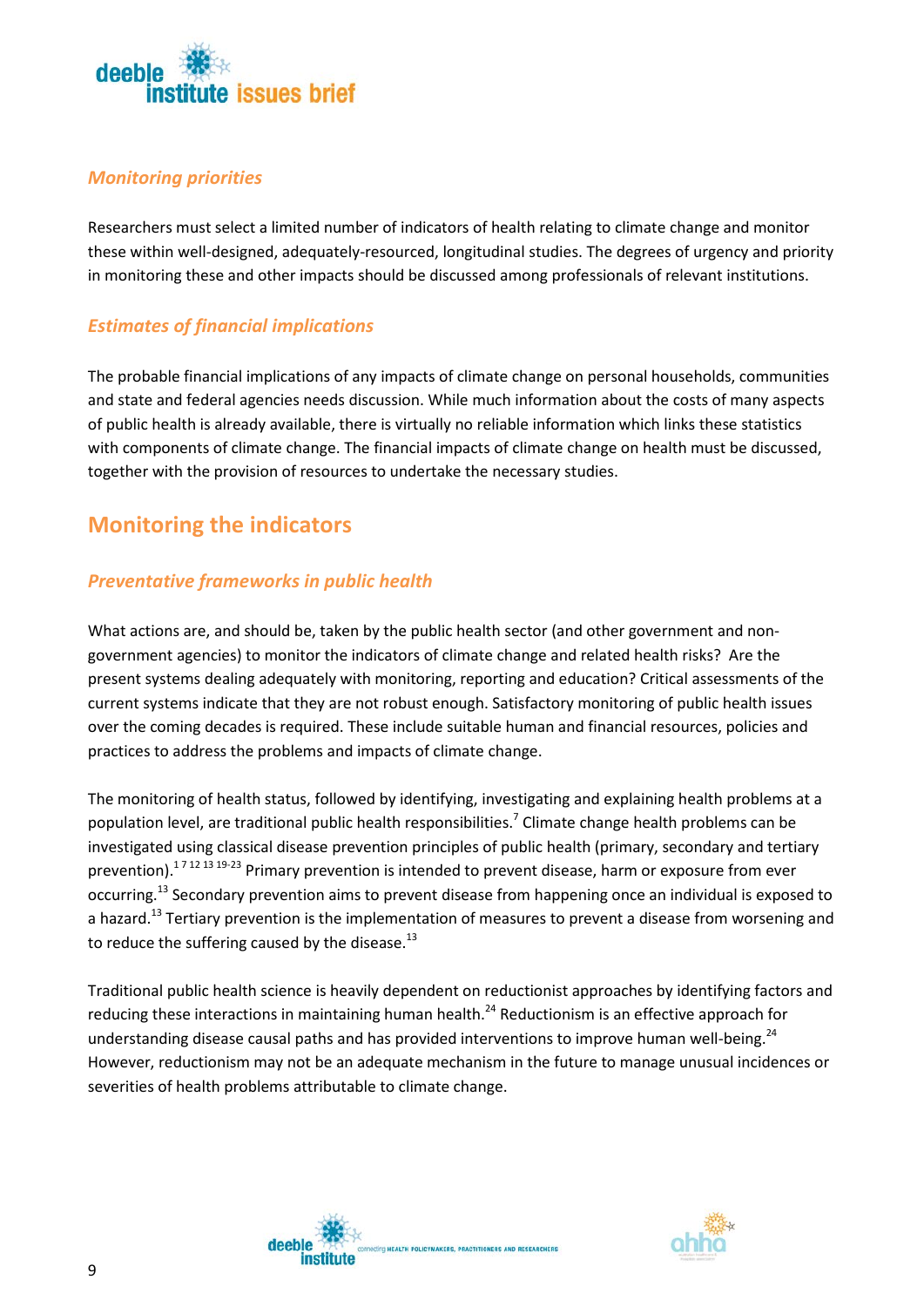

### <span id="page-13-0"></span>*Meeting the new challenges: Requirements for the public health sector*

The need for human adaptation to climate change is not new. This may well have been the driver for innovations as the early humans lessened the impact of intense cold with fires and improved housing. In general, Australia's ability to plan for possible events is also well established. For example, risk management strategies, hospitals, emergency services and activation of Disaster Management Plans are some key planning strategies for unusual events.

While the challenges are generally not new, Australians are likely to face amplified current public health problems. This means that the public health sector must go beyond reactive strategies and integrate planned, evidence-based adaptations into existing preventive activities to effectively reduce health risks of climate change.

However, the classic public health framework does have some limitations.<sup>24</sup> The complex natural and man-made systems within which we live cannot always be readily explained by simply reducing issues to individual components.<sup>24</sup> The complex array of ecological relationships which may affect human health needs to be better understood.<sup>24</sup> Humans must recognise that good health is dependent fundamentally on the vitality of nature's life support system.<sup>23</sup> This underpins a requirement for the health sector to communicate climate change as a human health issue impacting everybody rather than as a somewhat distant environmental problem. <sup>713 25 26</sup> Individuals are significantly more likely to support climate policy responses when they understand that climate change can be directly harmful to their health.<sup>26 27</sup> Furthermore, available research suggests that communications which focus on solutions are accepted more positively than those which present the challenges of climate change as a bleak, unresolvable problem.<sup>28</sup>

Does the current public health approach fully take into account the profound implications and consequences of the connections between climate change and human health? $23$  Climate change presents impacts and challenges quite different from previous challenges.<sup>18</sup> These risks not only demand interventions to reduce specific health vulnerabilities but also require the involvement of social, cultural, environmental, political, and economic interrelations.<sup>18</sup> (*Figure 1*). Clearly, the public health sector requires a new paradigm to navigate through the turbulent present and uncertain future, as traditional approaches cannot deliver progress on the scale and with the speed required.<sup>24 29</sup>



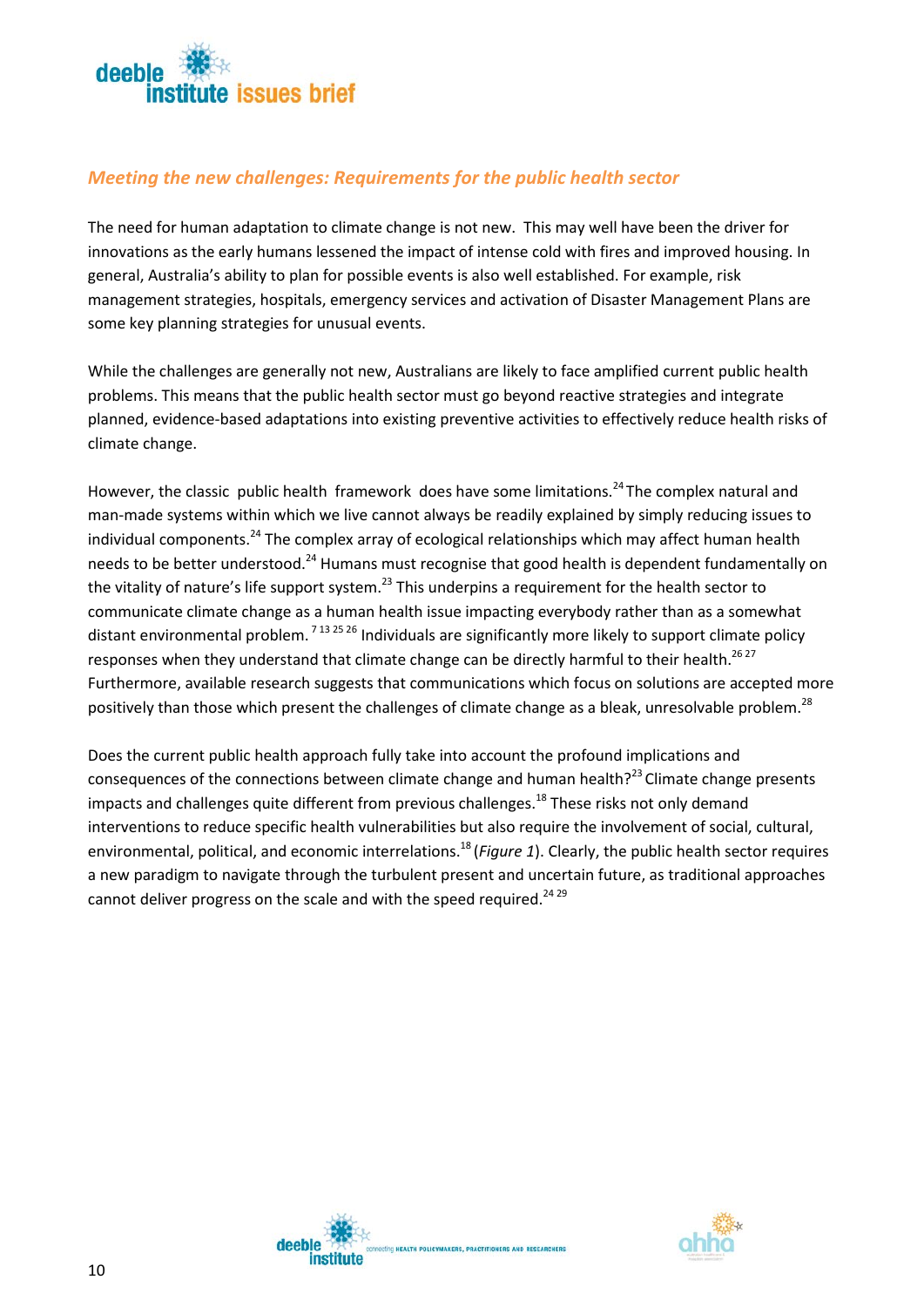



*Figure 1. Some pathways by which climate change affects health through environmental, social, and health system factors*<sup>30</sup>

Adapted from Intergovernmental Panel on Climate Change. (2007) Working Group II Fourth Assessment Report – Impacts, adaptation and vulnerability.

### <span id="page-14-0"></span>*Current monitoring of indicators and health risks by the public health sector*

So what is required to progress this thinking? Firstly, to strengthen our ability to respond to climate change we need to harness the power of "big data". Disease information is used by the health sector to:

- monitor population health,
- determine when interventions are needed,
- model future disease patterns,
- evaluate the efficacy of health programs and
- provide baselines for indicators.

A simple example is the reporting of the incidence of dengue fever in a community, followed by interventions to manage an outbreak and subsequent evaluation of those activities.

Comprehensive surveillance systems would monitor the inter-relationship of environmental, social and health factors, recognising that these are not necessarily linear. A responsive and effective public health sector requires considerable amounts of accurate information.<sup>15</sup> Traditionally, surveillance data is used to track the health of a population to generate effective responses and then to evaluate the effectiveness of health interventions.<sup>73132</sup> Adequate surveillance data also provides an early indication if the rate of illness is increasing or spreading in certain areas. $32$ 



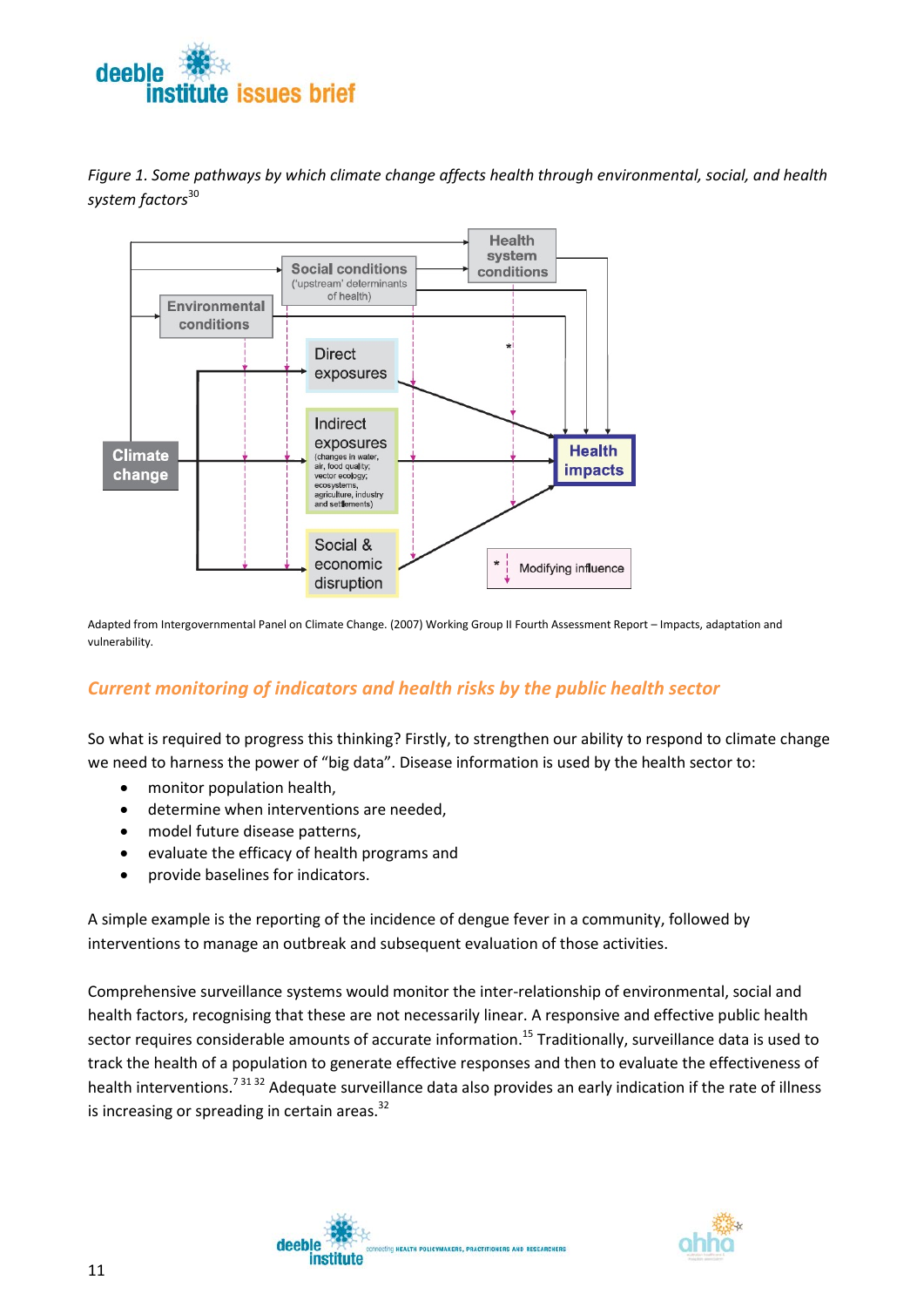

The current disease surveillance strategies must be strengthened to assist in understanding how illnesses are altering with climate variability.<sup>78 22 33 34</sup> For example, a comprehensive surveillance system is urgently required to address the complex interrelation of environmental, social, human health and vulnerability factors to better monitor human health outcomes.<sup>8 22 34 35</sup> While much climate change health research focuses on future risk, it is also important to examine disease patterns.<sup>36</sup> Observing the recent past and the present is required to develop reliable baselines for assessing future changes in disease patterns and their impacts.<sup>36</sup>

### <span id="page-15-0"></span>*Understanding vulnerability*

Vulnerability to climate change is defined by the ability of an individual or community to anticipate, manage, resist, and recover from climate change health impacts.<sup>21,37,38</sup> Therefore, any assessment of potential health impacts from climatic variability requires an understanding of both human vulnerability and the capacity of individuals, communities and health agencies to respond to new conditions.<sup>39</sup>

The assessment begins by determining the current ability of individuals, communities and agencies to minimise future health impacts.<sup>40</sup> This is necessary to determine current vulnerability and to plan appropriate adaptation strategies for those most at risk.<sup>40</sup> As previously mentioned, climate change will act as a stress multiplier for existing public health problems which are already occurring within the community.<sup>13</sup>

The impacts of climate change on human health will place all Australians at some level of vulnerability.<sup>17</sup> Common examples include the impacts of extreme weather events, such as cyclones.<sup>17</sup> The most vulnerable groups are generally lower socioeconomic groups, those already suffering with pre-existing health conditions, Indigenous populations, the young and the elderly.<sup>13 23</sup> 35 41 Climate change is expected to affect both environmental and socioeconomic conditions for vulnerable populations.<sup>13</sup> However, there is much that is unknown about the vulnerability of such groups and the severity of impacts on them.<sup>13</sup>

The opposite of vulnerability is resilience – our capacity to respond to challenging or new circumstances. To understand how we can minimise vulnerability of individuals and communities to climate change we must assess the risk levels of various population groups. These will include those for whom climate change will act as a stress multiplier for existing public health problems and those who appear resilient in the face of health problems. The factors which encourage resilience need to be better understood, and the public health sector must develop strategies to encourage greater resilience.

### <span id="page-15-1"></span>*Communicating risk*

Risk management principles promoting resilience are evolving as an essential component of public health responses to climate change.<sup>42</sup> Perceptions of the risks and impacts of climate change have been identified as critical in assisting decision-makers to plan adaptations and for communicating the risks to the public and policy-makers.<sup>13 25</sup> <sup>41</sup>

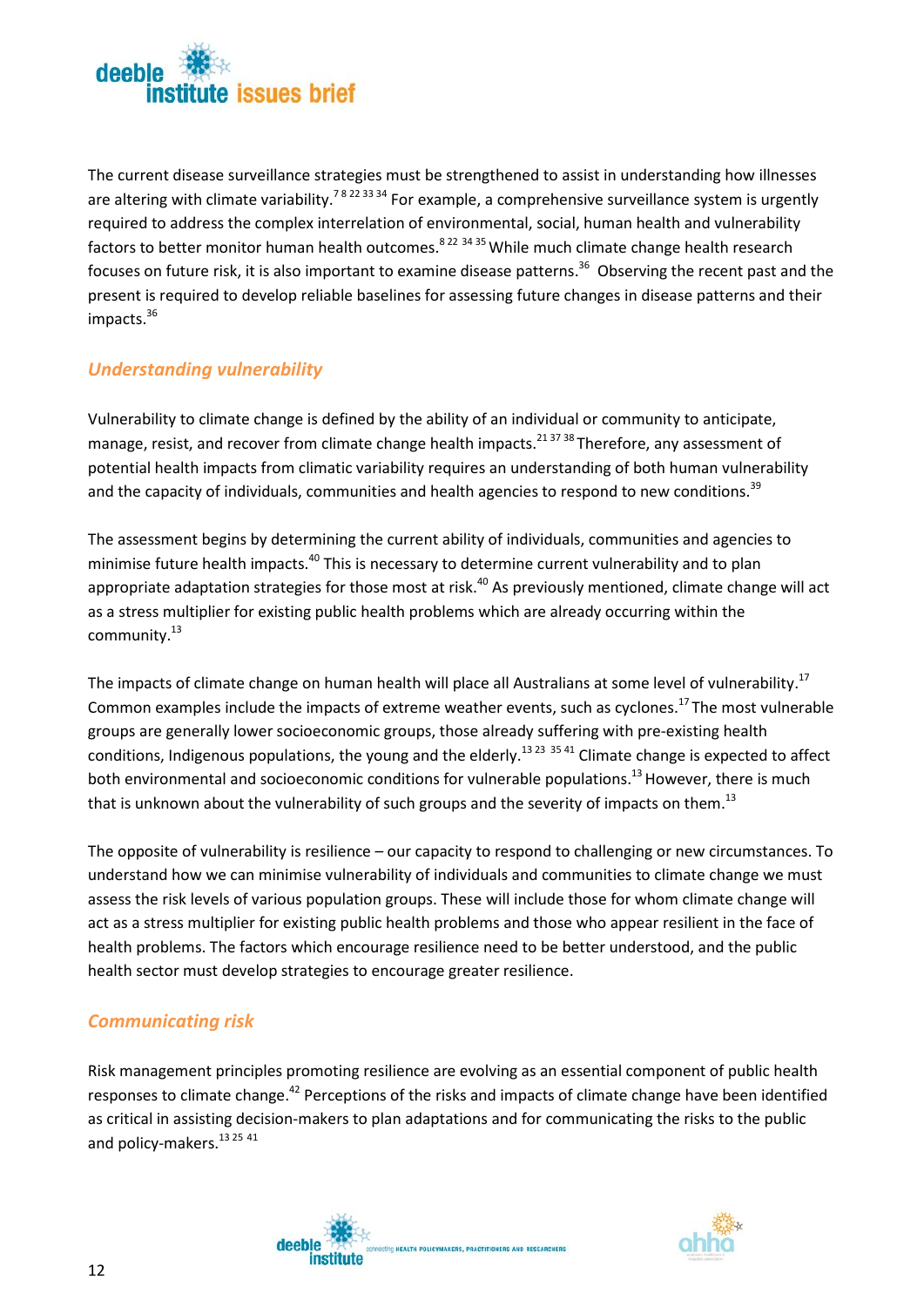

Risk assessment approaches which include disease estimation are essential to implement adaptive strategies.<sup>31 33</sup> Frameworks useful in undertaking this process are discussed in the academic literature. Health Impact Assessment (HIA) is generally the agreed tool for developing appropriate adapting strategies for climate change.<sup>1036 41 43</sup> HIA is defined as "a combination of procedures, methods, and tools by which a policy, program or project may be judged as to its potential effects on the health of a population and the distribution of those effects within the population".<sup>43</sup>

The World Health Organisation has encouraged the use of HIA as an important methodology in determining climate change health risks and measuring adaptation benefits.<sup>43</sup> The process identifies and examines both the positive and negative health impacts.<sup>40</sup> The HIA framework can also systematically assist as a support tool for decision-makers and practitioners for health preventive measures by taking into consideration the implications of policy options.<sup>7 25 36 43-45</sup> This can raise the 'health profile' as part of the necessary process for holding governments and other stakeholders accountable for their future decision making.<sup>710 25 39 43 45 47</sup>

### <span id="page-16-0"></span>*Monitoring and evaluating adaptation*

An effective adaptive management approach includes monitoring and evaluating climate change adaptation strategies.<sup>39</sup> They provide information for key stakeholders and policy-makers to set priorities, and to select the most appropriate strategy to be used.<sup>25 38</sup> Further, they also provide baseline information for assessing the variability in time and space of health risks to enable the forecasting of health impact scenarios.36 <sup>39</sup>

A systematic ecological health framework is important to develop a relevant range of Environmental Health Indicators (EHIs) to allow for consistent monitoring and evaluation of adaptation strategies.<sup>32</sup> A 'Driving force-Pressure-State-Exposure-Effect-Action (DPSEEA) framework' has been found suitable for the analysis required for complex climate change and health interrelations.<sup>3647</sup> The main strength of this framework is that it clearly classifies the various starting points along the causal chain so indicators can be developed at different stages.36 47 48 (*Figure 2*). However, a problem evident in this framework is that it displays a linear order to represent the connections, while in reality the situation is more complex.<sup>49</sup>

Driving forces include social, economic, or political factors at all levels of society which affect the environment.<sup>36 47</sup> Pressure factors are environmental stressors from driving forces. <sup>36 47</sup> State factors are the status of the environment.<sup>3647</sup> Exposure factors explain the interaction between humans and the environment. <sup>36,47</sup> Effect factors are human health burden from the exposure to the environmental hazard.<sup>36 47</sup> Action refers to policy and other interventions intended to protect human health at any stage.<sup>36</sup> 47



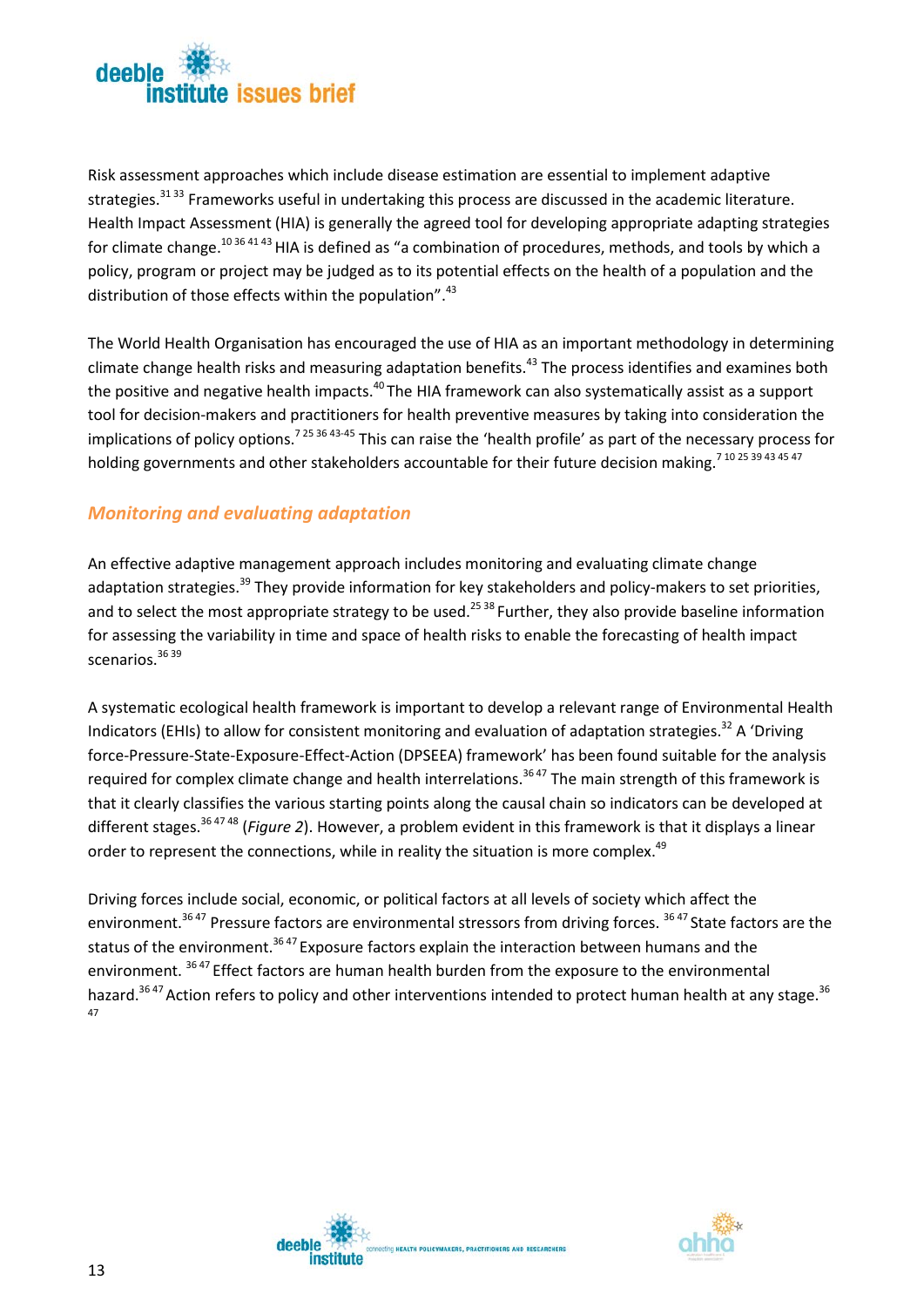

*Figure 2. A simplified example of a Driving force-Pressure-State-Exposure-Effect-Action (DPSEEA) framework applied to climate change*<sup>36</sup>



Adapted from Hambling, T., Weinstein, P. & Slaney, D. (2011) A Review of Frameworks for Developing Environmental Health Indicators for Climate Change and Health. *International Journal of Environmental Research and Public Health, 8*(7), 2854-2875

### <span id="page-17-0"></span>*Reporting, education and communication*

Climate change and its probable impacts on health are complex issues. This makes communicating their implications to decision-makers and the general public difficult.<sup>182541</sup>

The health sector must communicate climate change as a human health issue rather than focusing the discussion as an "environmental problem".<sup>7 13 25 26</sup> Many people in the community, including decisionmakers, consider climate change as a threat to social, biological and physical environments distant from themselves.<sup>50</sup> Shifting the climate change focus to an issue of human health and well-being may engage a much broader cross-section of the public.<sup>2641</sup>

Research has shown when individuals view climate change as being harmful to themselves and other people they are significantly more likely to support climate policy responses.<sup>2641</sup> Communications will be more effective and will generate wider engagement if the focus is on solutions rather than problems.

### <span id="page-17-1"></span>*Human and financial resources, policies and practices for monitoring public health*

It is impossible in this Issues Brief to be more specific than to indicate that human and financial resources will have to be made available as the health problems induced by climate change become increasingly

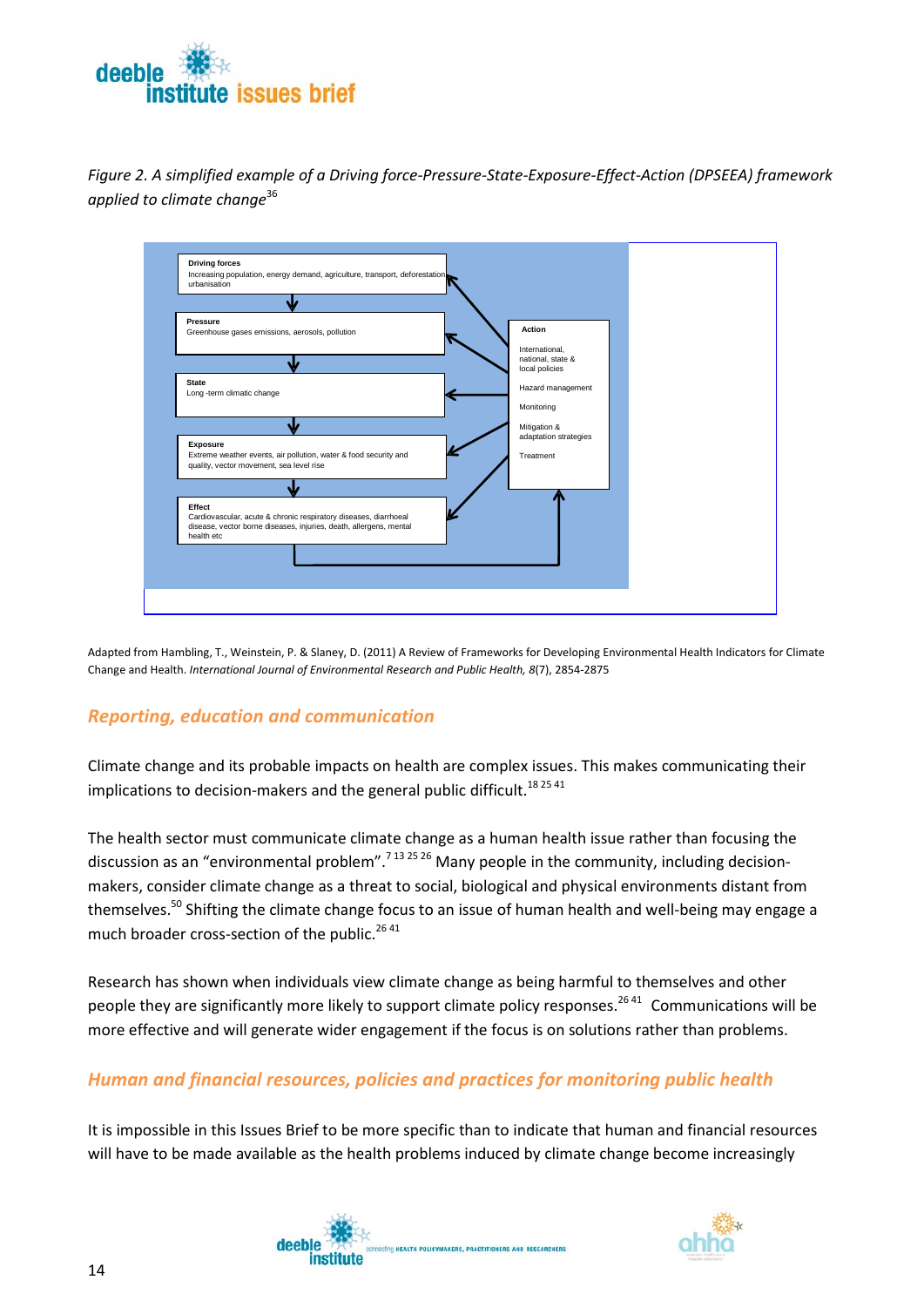

severe. There are many able professionals in the various institutions associated with public health, and more can be trained during the coming decades.

After formulating realistic plans, long-term commitments by politicians, health bureaucrats and health institutions are essential and long-term funding must be assured. This is unlikely in the near future and the problems may have to be addressed in the short to medium term with ingenuity and limited funding. Effective communications by health personnel and the public about their urgent climate change health concerns may pressure governments for some degree of funding priority.

### <span id="page-18-0"></span>**Actions for adaptation**

The policy groundwork to address the health challenges related to climate change must be laid now, to anticipate the predicted impacts of climate change on human health. Furthermore, potential health impacts must be identified, a robust evidence base provided, policies developed and action plans implemented in a timely manner. If the "wait and see" approach continues and serious impacts are experienced, it will simply be "too little, too late".

Both mitigation and adaptation strategies are required. These will be shaped by global attempts to reduce the release of greenhouse gas emissions to minimise future harm. While the academic literature has largely focused on mitigation actions, which are certainly important for overall human health, attention must also be paid to public health adaptation policy. $52\,53$ 

### <span id="page-18-1"></span>*Defining mitigation and adaptation*

Mitigation aims to moderate or make any impact less intense or severe. Adaptation is the process by which populations adapt to new or changing conditions.

Clearly, it is desirable that any problem should be mitigated, minimised or eliminated using practical methods at an acceptable cost. However, if the problem cannot be readily or sustainably mitigated, affected populations have no choice but to adapt themselves to cope with the impacts of the problem.

The two concepts are not mutually exclusive. Immediate and longer-term actions can be taken to minimise the problem while coping strategies can be developed to assist the population in adapting to the adverse impacts. In other words, fix (mitigate) the problem if possible, and while attempting to do so, help societies to adapt to the impacts of the problems and achieve their best possible lives.

### <span id="page-18-2"></span>*What is adaptation?*

Adaptation involves designing, implementing, monitoring and evaluating strategies intended to reduce the impacts attributable to climate change.<sup>7 12 27 43</sup> This is an important strategy to reduce vulnerability, by investigating any adjustments required in natural or human systems.  $654$ 



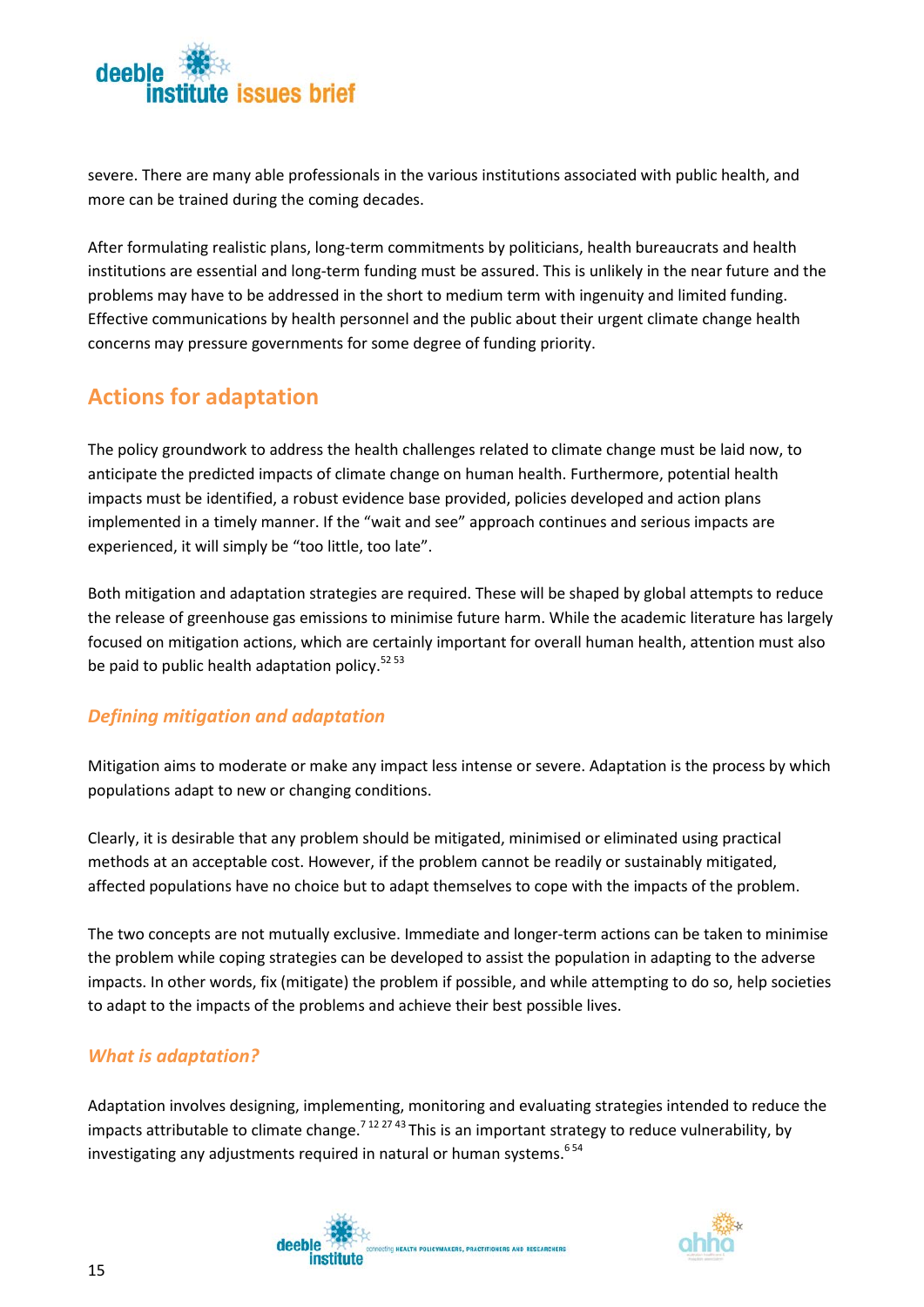

There are two forms of adaptation:

- preventive action to avoid risk (proactive); or
- immediate action after the impact (reactive). $^{19}$

Generally, wealthy countries have lower vulnerability and therefore have greater adaptive capacity to cope than most developing nations.<sup>6</sup> Although recent attention to adaptive actions might have been focused on poorer countries, developed countries are not immune from the impacts of climate change.<sup>54</sup>

### <span id="page-19-0"></span>*Adaptation and public health*

The adaptation approach aligns closely with the conventional "preparedness principles" of public health.<sup>15</sup> These principles have assumed a central role in the public health sector in recent years and appear to be useful in managing the effects of climate change.<sup>271235</sup> Clearly, the public health sector has an important and ethical part in climate change adaptation in preventing adverse human health impacts.<sup>13</sup> <sup>18 21 55 56</sup>

The World Health Organisation describes the "Preparedness Principle" as:

*"If an activity raises threats to human health or environmental harm, precautionary measures must be undertaken, even if some cause and effect relationships are not fully scientifically proven"*<sup>57</sup>

This is consistent with the mantra of "Do No Harm" that shapes the ethics, practices and behaviour of health professionals.

Some characteristics of climate change adaptation are not new for the public health sector.<sup>753</sup> Human societies have a long history of social adaptation to varying climates, such as preparing disaster management plans to protect human health.<sup>13</sup> However, several aspects of adapting to climate change are new to some societies, as it is probable that many locations will experience record climatic conditions and at a rate of change unprecedented in modern human history.<sup>53 58</sup>

Climate change will probably not introduce any new diseases but will alter factors such as the locations and timing of environmental exposures.<sup>31</sup> This will affect the incidence of morbidity and mortality. Climate change will mainly amplify the current public health problems.<sup>59</sup> For example, some vector-borne diseases are currently largely confined to the tropical northern parts of Australia. These diseases could well become more prevalent in southern areas as climates warm. Therefore, the public health sector must anticipate these types of change in the incidence of diseases. Importantly, the public health sector must go beyond simply reacting to changing climates by integrating planned adaptations into existing preventative activities to reduce the health risks.<sup>35</sup>

#### <span id="page-19-1"></span>*Mitigation and adaptation action*

Mitigation and adaptation strategies for minimising the adverse impacts of climate change must support each other. The public health sector must not make the mistake of accepting one strategy as the only alternative.<sup>1752</sup> Therefore, managing the impacts of predicted climate changes will require both mitigation



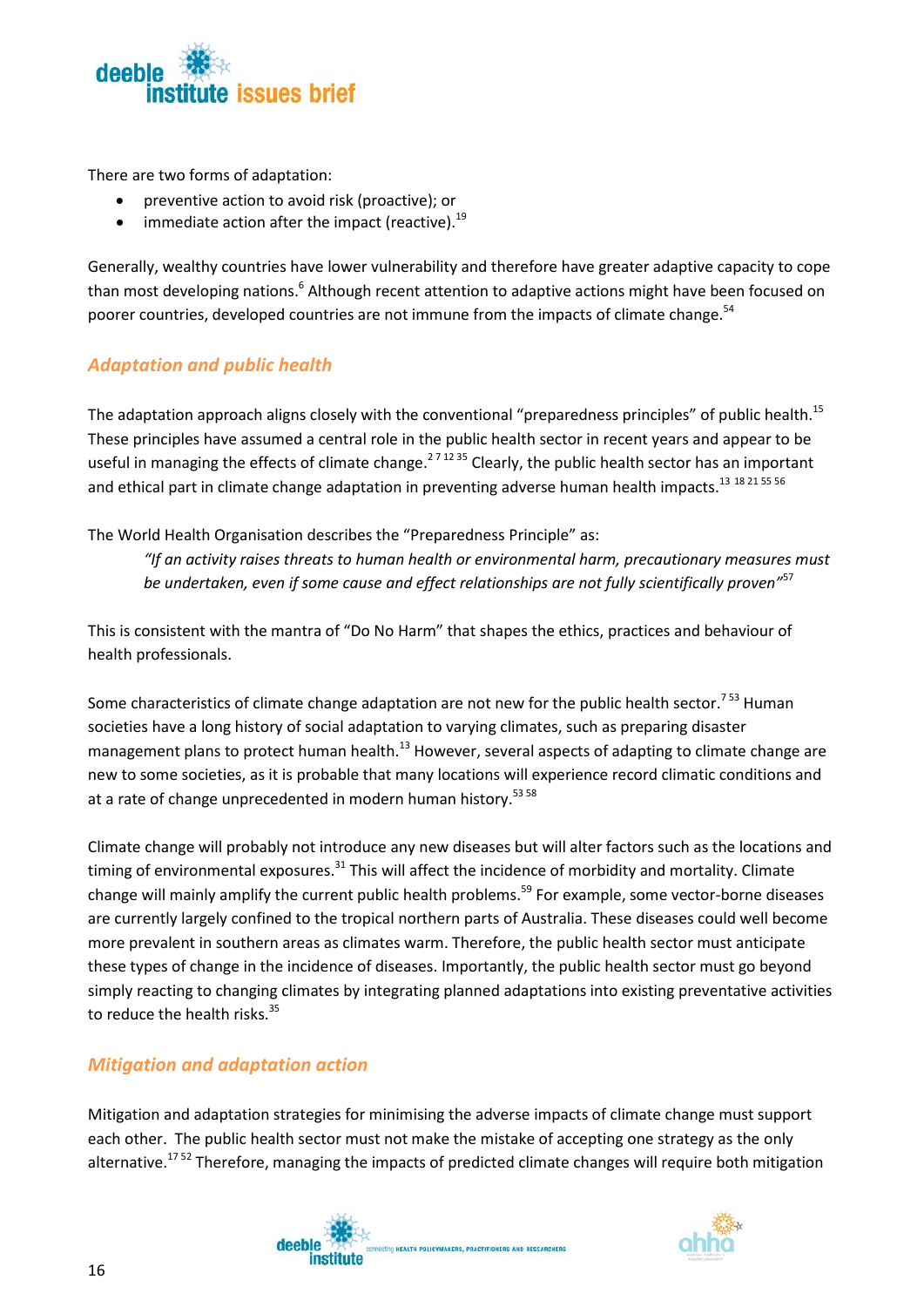

and adaptation strategies.<sup>117</sup> For instance, inadequate strategies to address adaptation will leave communities poorly equipped to cope with the climatic changes expected over the next few decades.<sup>412</sup> On the other hand, focusing on adaptation alone with limited or ineffective mitigated strategies could result in the problems escalating to the point that human societies may not be able to adapt and survive.<sup>15</sup>

It is critical that long-term global mitigation strategies are used by all countries to reduce the absolute amounts and rates of greenhouse gas emissions to reduce the adverse impacts on future climatic conditions.<sup>4 12 40</sup> Mitigating the atmospheric concentration of greenhouse gas emissions will significantly benefit human health, provided that appropriate and effective policies and practices are introduced.<sup>17</sup>

Mitigation has received more attention in academic literature than adaptation.<sup>52</sup> Despite an urgent requirement for mitigation actions, there are also increasing arguments for the importance of adaptation strategies.<sup>52</sup> While actions to mitigate the impacts of climate changes are extremely important, they are implementable largely at global and country-wide levels and are thus generally out of the control of locallybased public health agencies. This Issues Brief concentrates on public health adaptation strategies to minimise the probable health impacts on Australian communities.

### <span id="page-20-0"></span>**Constraints on adaptive actions by the public health sector**

If the current health systems are not demonstrably robust, how can they and their resources be changed to monitor, mitigate, adapt and communicate? Public health sector capacity must be developed to inform policy-makers and politicians while educating the public to be aware of the risks they may experience.

However, the public health sector is inevitably constrained in its ability to adapt to and minimise the impacts of changing climates. Identifying the most important issues impeding the adaptive ability of the public health sector will assist understanding, decision-making and implementing adaptation strategies.<sup>617</sup> Many constraints may lie outside the direct control of the public health sector, yet have direct impacts on the adaptation process.<sup>35</sup>

### <span id="page-20-1"></span>*Uncertainties about future climate conditions*

Policy making generally happens in uncertain environments and therefore it is rarely possible to have complete knowledge of all the important factors affecting any given topic. The policy-making process must proceed on the basis of the "best available evidence". There is strong scientific evidence that climates are changing, as corroborated in recent reports from the International Panel on Climate Change, the Australian Bureau of Meteorology and others. Yet, there are still uncertainties about the amounts, directions and rates of change. Several other uncertainties affect the nature of the correlations between the probable severities of climate change and the state of community health. For instance, these include changes in social behaviour and technologies.<sup>33 35</sup> The public health sector will have to understand and consider numerous uncertainties about the future health impacts to improve and adopt effective policies on adaptation.



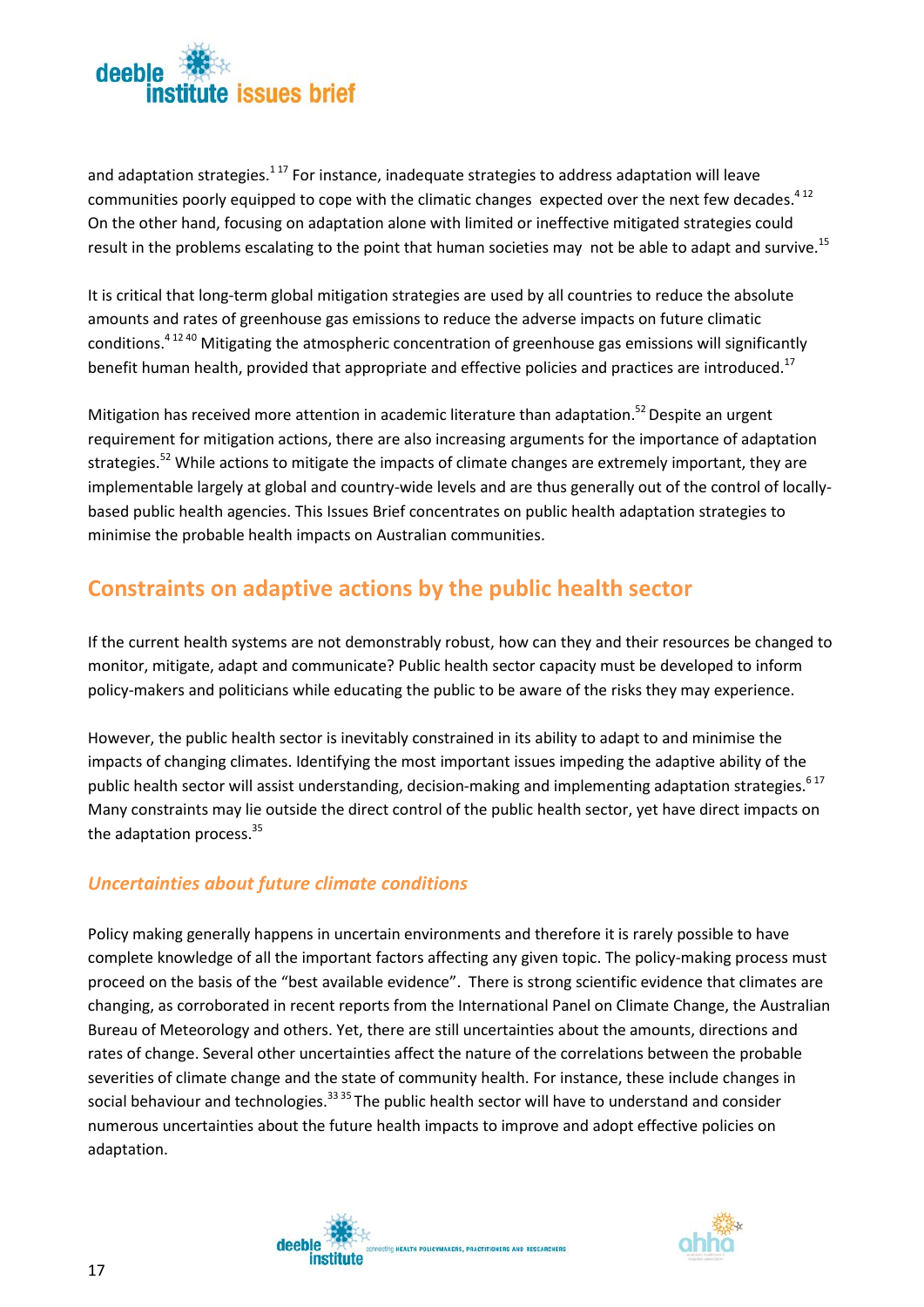

### <span id="page-21-0"></span>*Lack of urgency*

There is an apparent lack of urgency within the health sector to address the implications of climate change and its impacts on public health. This appears to be common among policy-makers and governments, but also amongst researchers and those who deliver health services. Despite acknowledging the importance of public health in climate change adaptation, there is limited international literature on how the public health sector could implement appropriate policies.<sup>60</sup> The health sector has generally been slow to recognise the impacts that global climate change could have on human health.<sup>12</sup> For example, there were no submissions by any health agencies to the 2012 Productivity Commission Inquiry into Barriers to Effective Climate Change Adaptation.<sup>3</sup> This may suggest to policy-makers that the health sector itself does not consider climate change adaptation as a priority.

### <span id="page-21-1"></span>*Lack of guidance*

Despite the work undertaken by organisations such as the Australian Healthcare and Hospitals Association and the Climate and Health Alliance to advance policy debate, the issue appears to be low on the policy agenda. Implementing effective adaptations requires guidance and information about feasible strategies to address climate change impacts.<sup>35</sup> Some adaptation recommendations are available for the public health sector but there has been little guidance on developing suitable specific procedures for adaptation in particular locations.<sup>32 60</sup> Likewise, there has been little guidance as to how this process could increase the resilience of individuals and communities to changes in the incidence of health problems. $^{32\,60}$ 

### <span id="page-21-2"></span>*Competition with existing health issues and priorities*

The increasing number of issues confronting public health today will be a challenge for the sector.<sup>13</sup> Climate change adaptation is a new priority in the public health agenda. As is the case with all operational matters, priorities will have to be established, possibly at the expense of other programs or investments.<sup>28 61</sup>

Regions with limited public health infrastructure, such as rural and remote locations, may consider that climate change adaptation should be secondary to strengthening the fundamental health services.<sup>60</sup> Even in well-developed health infrastructures, climate change adaptation often unsuccessfully competes with other urgent public health concerns.<sup>8 48 60</sup> These competing issues raise important dilemmas for public health.<sup>24</sup>

### <span id="page-21-3"></span>*Availability of data*

There is a lack of quality long-term data to support understanding of the present complex relationships between environment and health. Baseline datasets are essential for understanding the long-term impacts of climate change on health.<sup>8 33 39</sup> Obtaining this information is extremely important for evaluation, as the data provides reference points against measured outcomes.<sup>62</sup>

This is made even more difficult because of disorganised and inefficient approaches to data collection.<sup>744</sup> Even if health surveillance data are available, valid interpretations of the data to explain the impacts of

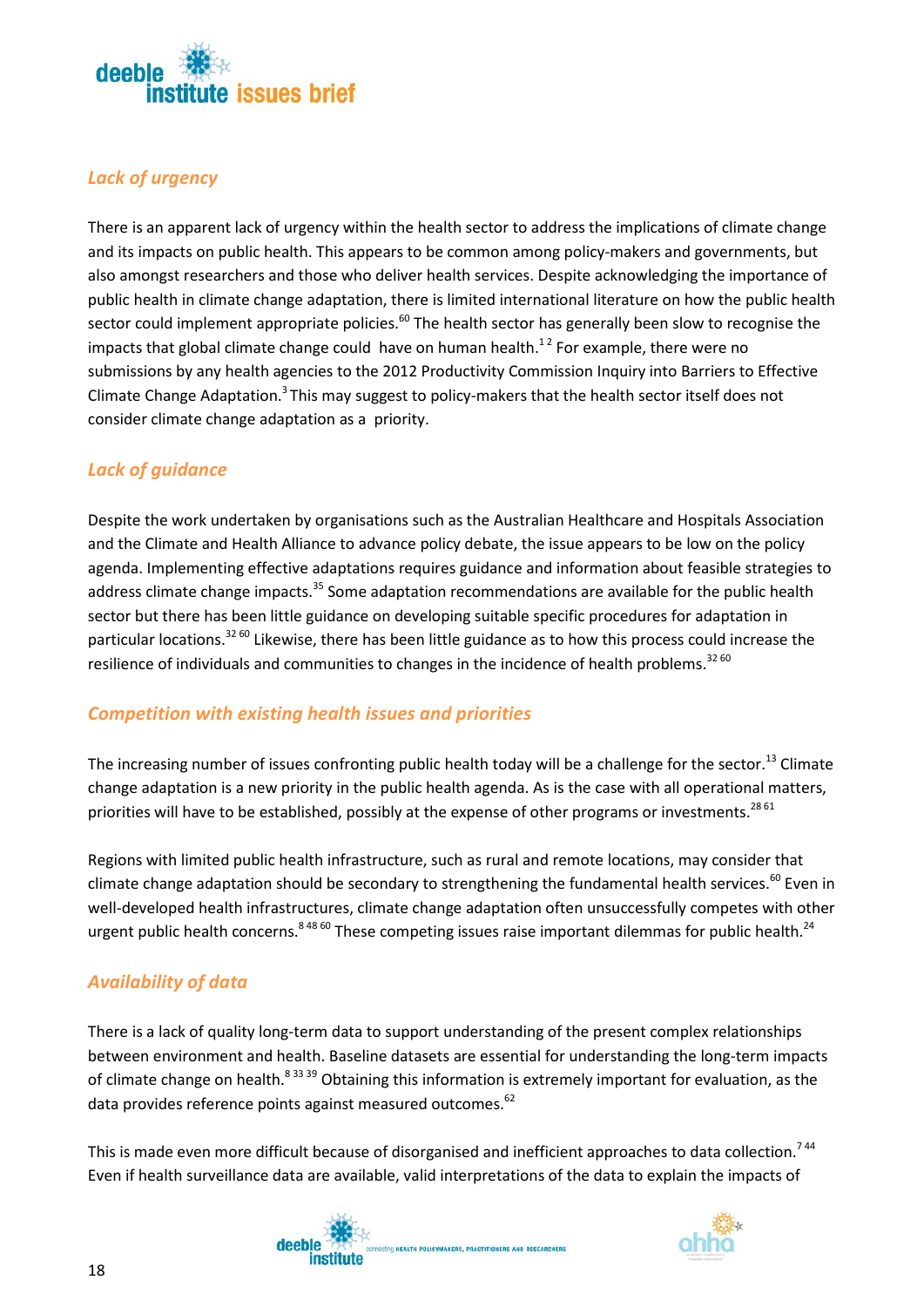

climate changes are likely to be complicated and difficult.<sup>33</sup> For instance, variations in important health factors change over time, or the way in which diagnoses may be recorded might have changed.<sup>33 62</sup> Changes in the methods of collection of baseline data over time can be increasingly misleading as the impacts from climate change increase. 62

### <span id="page-22-0"></span>*Lack of resources*

Policy-makers in the health sector are faced with pressing issues of funding and delivering health services for an ageing society with ever increasing chronic disease burdens and expectations of access to hightechnology, high cost, interventions. The situation is likely to become even more constrained, as health budgets become even tighter.

Adequate resources for the public health sector are especially important for forecasting and management phases. Climate change adaptation is heavily reliant on laboratory and field-based science to enable increased adaptive capacity.<sup>18 62</sup> The necessary resources include assured financial support, technical information, technology and professional expertise.<sup>661</sup>

The lack of resources to address the health impacts of climate change is understandable for developing countries but is also an issue for countries like Australia.<sup>35</sup> There has been little evaluation in Australia, but it is clear from international surveys that the lack of adequate resources for assessing the impacts of climate change is a challenge for the public health sector.<sup>663</sup>

Climate change adaptation policies require initial and continuing financial investments which governments may be reluctant to provide.<sup>1935</sup> Long-term approaches to adaptation and its complexity will be difficult to achieve because they require secure long-term funding.<sup>28 35 52 59 60</sup> Public health adaptation strategies interrelate with other sectors making it difficult to measure outcomes, which could contribute towards reluctance by government to make the required investment.<sup>64</sup> Perhaps the biggest challenge is to balance the costs and benefits of an adaptation strategy that draws on limited financial resources.<sup>35</sup>

Lastly, public policy advocates will achieve very little in the current budgetary environment if they propose new policies and practices which incur significant expense to governments or their agencies. The most successful approaches will demonstrate short and medium-term cost savings, because governments develop budgets in terms of election cycles which are not much longer than three or six years.

### <span id="page-22-1"></span>**Discussion**

Despite some uncertainties, there is a wide agreement that climate change will have direct and indirect impacts on human health, both globally and in Australia. While strategies to mitigate climate change are important to reduce the severity of impacts in the longer term, it is clear that adaptation policies and practices are becoming more urgent.<sup>39</sup> The public health sector has an ideal framework within which preventative plans can be used to minimise the human health impacts of climate change..



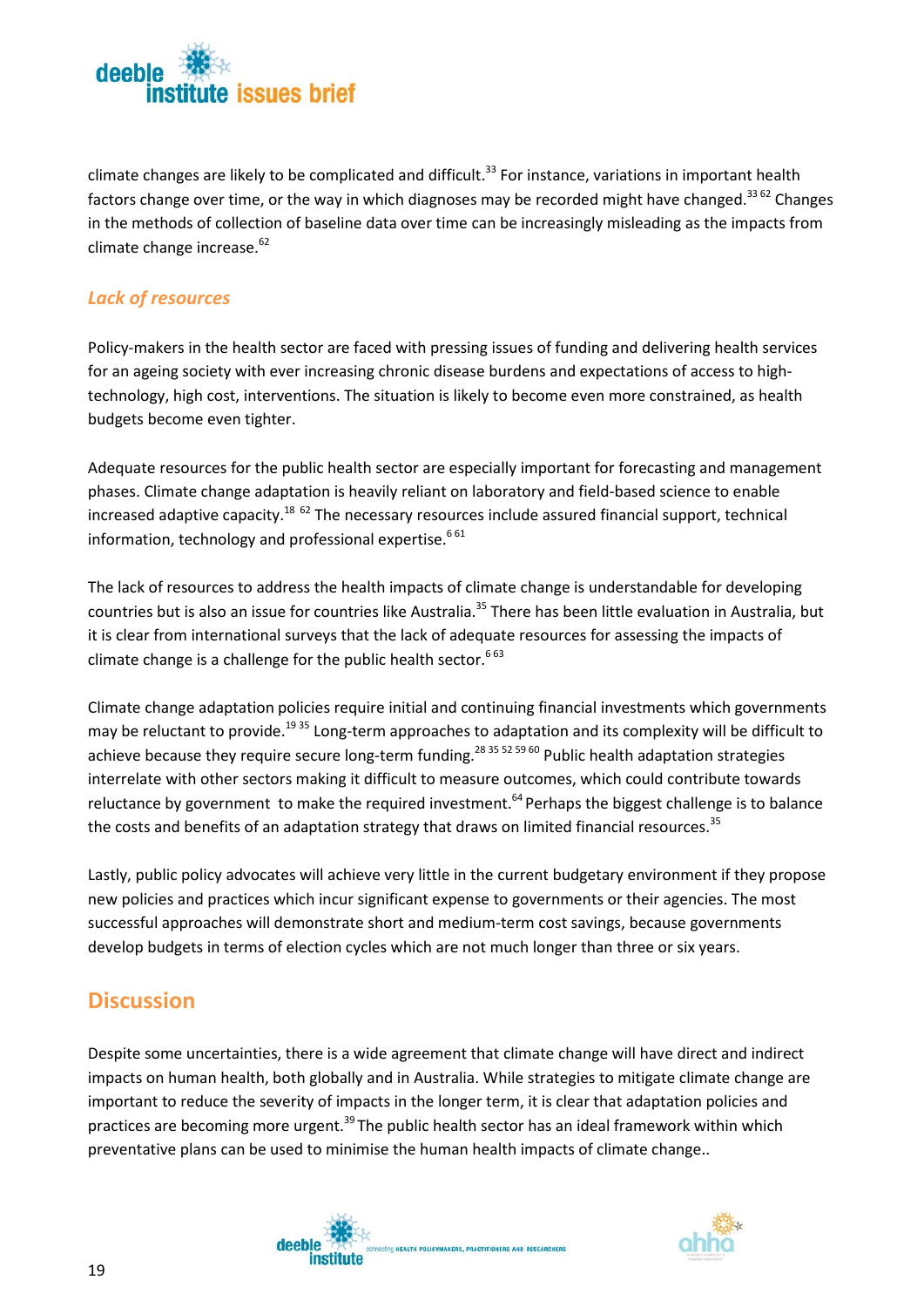

The capacity of people and institutions in the modern era to understand, predict and control the natural world has brought undoubted benefits in healthcare and material wealth.<sup>65</sup> However, in a rapidly changing and complex world, the public health sector is witnessing decreasing outcomes from formerly successful interventions.<sup>66</sup> For example, new epidemics have appeared and increasing inequalities indicate that some interventions have proven to be unsuccessful.<sup>65</sup> There is also little evidence that individuals are responding positively and are embracing new forms of thinking and behaviours.<sup>66</sup> Many of the challenges faced by the public health sector remain outside the sector's influence.<sup>66</sup> The impacts of global climate change indicate that societies are now experiencing unavoidable transformations and that the public health sector appears inadequately prepared to cope.<sup>67</sup>

#### <span id="page-23-0"></span>*Advocacy*

Communicating the climate change message effectively is critical to ensure the impacts of climate change become an important component of the health policy agenda. Australians must give consideration to the real possibility that climate change will affect their ability to live healthy, productive lives.

Public health advocates, policy-makers and leaders do not need to become climate change experts, but armed with robust evidence they can lead change.<sup>13</sup> Anecdotes, statements of opinion and misleading and unverified data do impede serious evidence that policy-makers can use to underpin good public policy. The scientific community must provide credible evidence of practical value to health policy- makers.

Advocates need to use language which can be understood and accommodated by those to whom they are advocating. This goes beyond evidence and terminology, requiring realistic political familiarity and sensitivity. In conservative political environments it is particularly challenging to advocate for change. This is particularly relevant in the current political and fiscal environment with its focus on budget savings and devolution of responsibilities from the Commonwealth to the states and territories, and to the private sector. A useful approach is to focus on win-win strategies, deliverable in an affordable manner with demonstrable return on investment.

There is already considerable performance monitoring and reporting in the public health sector. Environmental health indicators and supporting data must be included in this work. This may well be readily achievable even as budgets for health governance are tightened. Agreed environmental health indicators, underpinned by robust baseline information, must be monitored, measured and evaluated periodically. Roundtable meetings hosted by the Australian Healthcare and Hospitals Association and the Climate and Health Alliance have discussed practical examples and strategies for change being implemented by clinicians, policy-makers and researchers in the health sector. The international movements 'Healthier Hospitals' and 'Global Green and Healthy Hospitals', exemplify the leadership being exercised. Health leaders are natural allies in the quest to drive better policy to address climate change as they are scientifically literate.



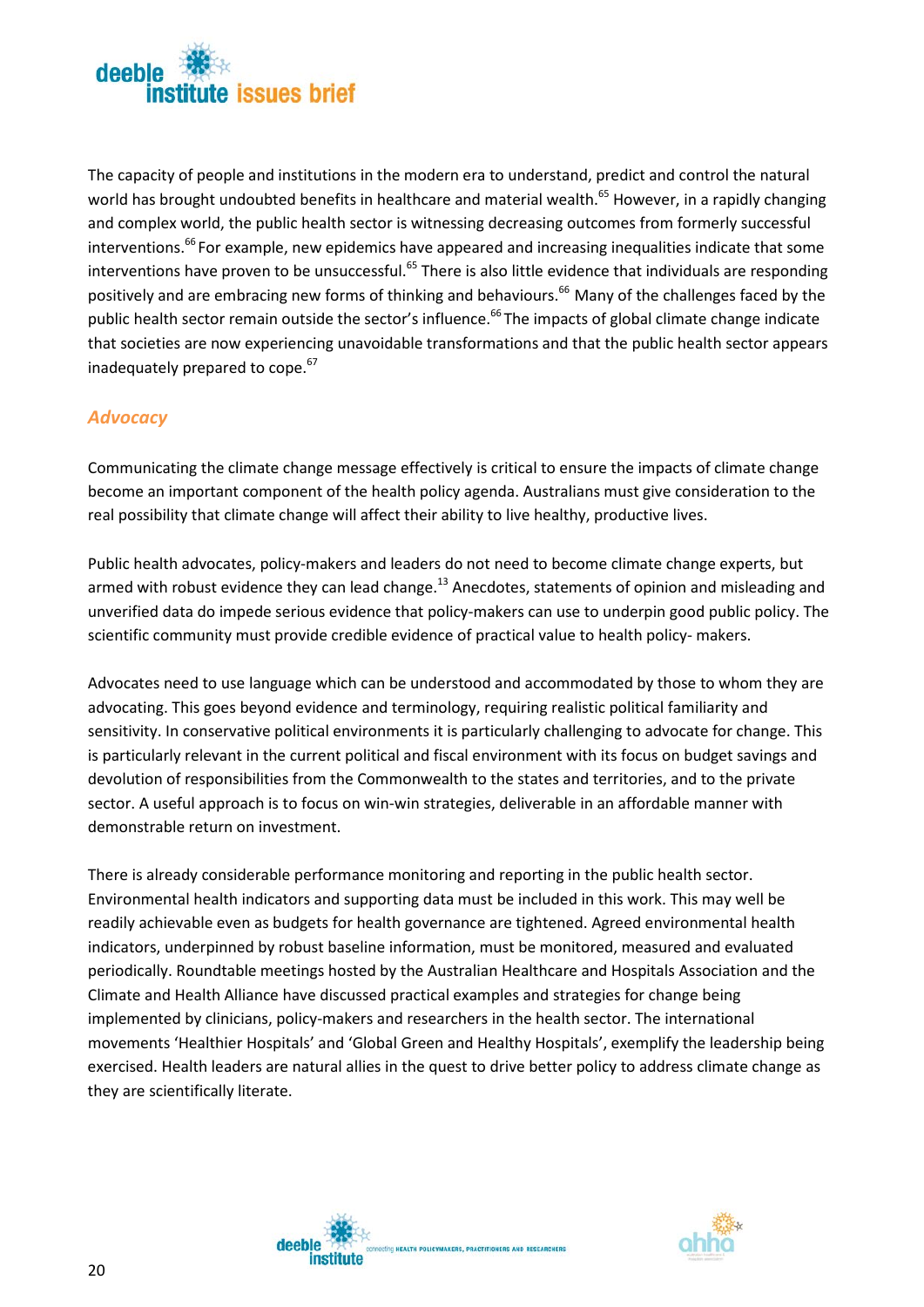

For advocacy to be successful, it must be supported by 'rational' information, including:

- robust data;
- effective use of health terminology;
- peer-reviewed evidence about the problem;
- a health impact assessment for any proposed program or policy change, which assesses the potential effects on population health, and the distribution of those effects across different population cohorts;
- a plan for evaluation; and
- credible and influential spokespersons to argue the case.

### <span id="page-24-0"></span>*Sustainability*

The sustainability concept is a good example of a modern public health problem associated with climate change, and is mainly expressed through two focal issues. 66

Sound scientific evidence is required to predict likely outcomes and thus to take appropriate preventive or responsive action.<sup>67</sup> It also provides influential support for major and contentious proposals.<sup>67</sup> However, this approach has some flaws, as radical adjustments in the behaviour of individuals and societies are unlikely to occur if based solely on scientific evidence.<sup>67</sup>

The second focus is to reorient the public health sector towards greater comprehension of ecological understandings and approaches.<sup>67</sup> Ecological public health identifies the limits of natural systems and appreciates health as a process engaging social, mental, spiritual and physical well-being. This would also move public health to a more environmental and social approach in seeking to change some of the emerging 'risk patterns' of society, such as dependence on fossil fuels.<sup>67</sup>

### <span id="page-24-1"></span>*New approaches to public health*

To address the health impacts of climate change, the attention of policy-makers and health leaders must be shifted beyond the familiar preventative public health model.<sup>23</sup> If major public health goals of global sustainability, equity and human health are to be achieved, then a new approach will be required.<sup>24 68-71</sup> Future public health approaches must have an ecological framework to assist in making sense of the complex systems that influence human health.<sup>23 24 29 68-71</sup> The public health sector must view climate change as an opportunity to strengthen and encourage its role in achieving environmentally sustainable and equitable health.<sup>9 21 23</sup> It is also important to stress that this approach does not replace earlier public health models but should be inclusive and superior.<sup>66</sup>

The public health sector must communicate the climate change message as a concern about population health rather than just a vague environmental problem.<sup>50</sup> Public health professionals must use credible scientific evidence and opinions to communicate the importance of climate change to health.<sup>13</sup> It is vital that policy-makers, the public and other stakeholders are correctly informed of the probable health impacts to enable the acceptance of adaptive measures.<sup>752</sup>



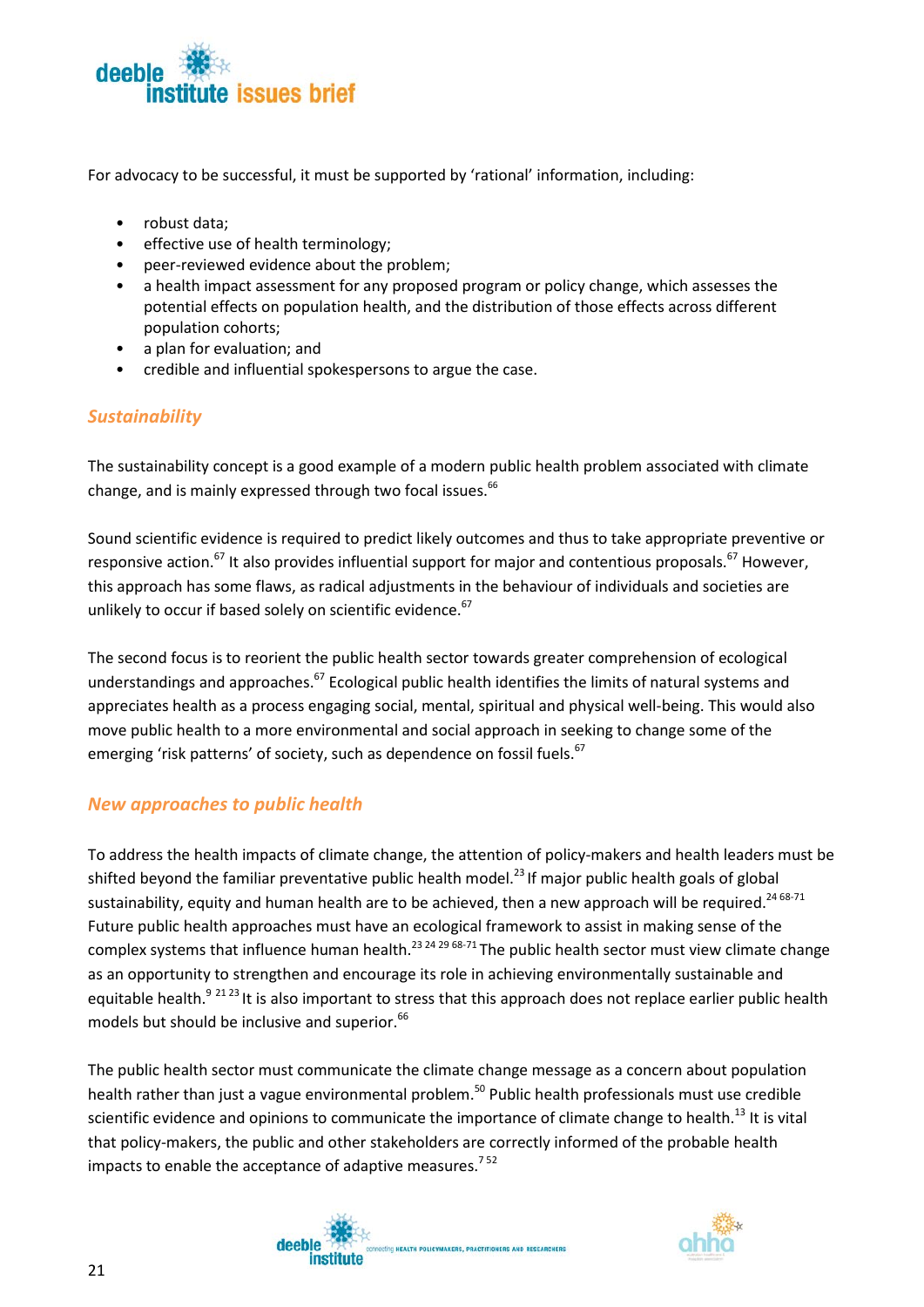

When planning adaptive strategies, public health professionals must recognise that specific populations in some communities will become more vulnerable to different climate-sensitive outcomes.<sup>13 38</sup> Identifying those at greater risk can assist in mapping vulnerabilities and identifying areas for priority attention to public health preparedness.<sup>13 28 42 60</sup> However, considerably more information is required on the complex pathways by which climate change can affect the health of vulnerable and resilience of some populations.

### <span id="page-25-0"></span>*Health impact assessment*

Policy-making will depend on structured assessments of the health risks, which in turn require reliable information on the probable impacts.<sup>39</sup> The Health Impact Assessment (HIA) is an ideal tool for developing appropriate strategies for adapting to climate change and can used by appropriate agencies for future decision-making.<sup>10 13 43</sup> However, the HIA findings must be presented with as few limitations as possible, such as uncertainty and changing of conditions.<sup>45</sup> Policy-makers who rely on fixed norms about diseases, causality and their implications for health service delivery will not comprehend the climate-relevant issues if they are surrounded by qualifications and uncertainties. $65$  Health risks will vary over time and location, requiring adaptation to be flexible and capable of responding to a continual process of changing hazards.<sup>4</sup> The assessment of climate change health risks is a complex process as multiple uncertainties must be considered for better understanding.<sup>43974</sup> Regardless, the public health sector must plan to protect human health from risks associated with climate change irrespective of the future uncertainty.<sup>3541</sup>

The public health sector already has existing preventive programs in place, but these were not designed with climate change in mind.<sup>63</sup> The existing programs such as surveillance data must be strengthened so that they are adequate to monitor the effects of climate change on health.<sup>10 13 20</sup>

### <span id="page-25-1"></span>*Adaptation strategies*

Adaptation strategies for health impacts must aim to be cost-effective in terms of lives saved and illness avoided.<sup>39</sup> Adding some carefully selected adaptation measures into existing public health programs may not be overly costly, for example, monitoring vector distribution to determine if a vector or their associated disease is expanding or contracting from the already established dispersal range.<sup>39</sup>

Environmental Health Indicators (EHIs) summarise complex information to assist in identifying trends, establishing priorities, monitoring and evaluating adaptation plans in a format that is easily interpreted.<sup>28 36 38 47 75</sup> An important feature of EHIs is that they provide the necessary understanding of scientifically based linkages between the environment and health.<sup>36</sup> However, it may be possible to misinterpret indicators, as they may not fully reflect the environmental health system and may obscure details.<sup>47</sup> While no single framework can fully represent the complex interactions involved, the DPSEEA framework discussed earlier in this Issues Brief may be helpful in understanding environmental and human health outcomes.<sup>36</sup>



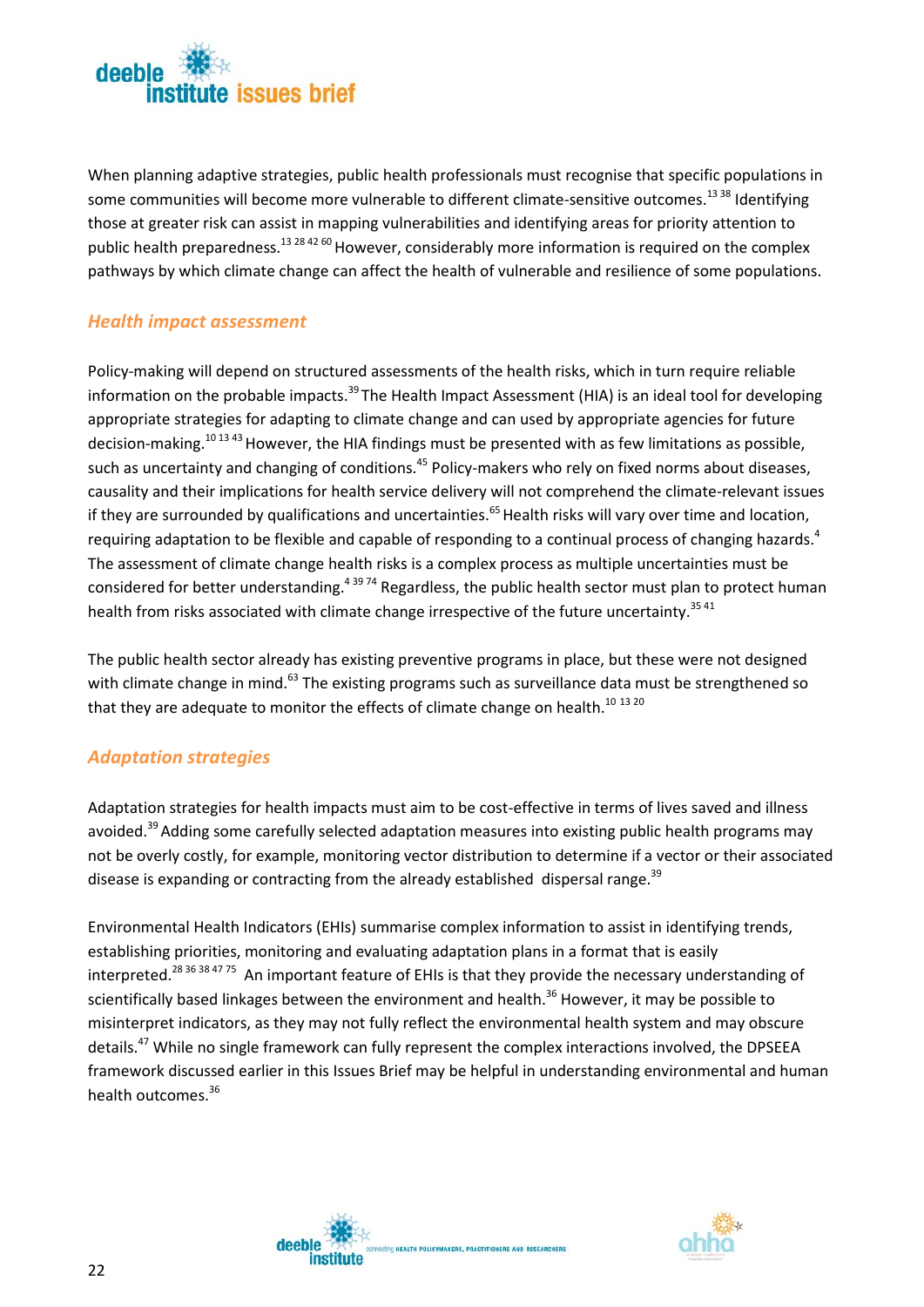

### <span id="page-26-0"></span>*Barriers to adaptation*

Examining potential barriers is essential to understand issues which will hinder adaptation.<sup>6</sup> Many barriers can be overcome with sufficient political will, social support, adequate resources and effort.<sup>6</sup> To assist in overcoming the barriers, the public health sector must provide leadership, strategic thinking, resourcefulness, creativity, collaboration and effective communication.<sup>6</sup> Leadership is important, especially for initiating the adaptation process and sustaining momentum in the future.<sup>6</sup>

Strengthening understanding within the public health sector about the significance of climate change adaptation is an important initial step.<sup>750</sup> This step cannot be taken unless the sector knows what it should do differently because of climate change.<sup>73</sup> Therefore, research is required to determine the level of understanding amongst the public health sector and what resources are necessary to deliver responses to climate impacts.<sup>372</sup> A well-informed workforce is fundamental if the health system is to respond adequately to the challenges of climate change. $<sup>7</sup>$ </sup>

Despite the scale and nature of climate change, the National Health and Medical Research Council has to date allocated almost no funding to climate-related projects.<sup>3</sup> A comprehensive funding strategy is needed to support the development of climate change policies. In particular, understanding health vulnerability and resilience and the development of surveillance and monitoring tools are crucial.<sup>1011</sup>

Managing the impacts of climate change on public health will involve several sectors. Many decisions within non-health sectors will have impacts, both adverse and beneficial, on public health outcomes.<sup>40</sup> Therefore, a multilevel, interdisciplinary, and integrated response is necessary to raise the importance of health in other sectors.<sup>571213</sup> Sectors such as water, planning, building, housing and transport infrastructure should already be developing climate change adaptation strategies, regardless of present uncertainties.<sup>21</sup> Unfortunately, the public health sector is often not included in such analyses, despite the health impacts being closely linked to these sectors.<sup>21 38</sup>

The lack of attention from the Commonwealth Government on the probable impacts of climate change on public health is placing Australian populations at an unnecessary risk.<sup>4</sup> Public health adaptation requires higher levels of government effort, particularly public health policies on climate change adaptation. This requires continued support from the Commonwealth, but governments on all levels must listen to and respond to the vulnerable communities in ways that have not been previously achieved.<sup>510</sup> The major gap in policy leadership from the Commonwealth Government must be addressed by a National Plan for Health in Responding to Climate Change.<sup>3</sup>

### <span id="page-26-1"></span>**Recommendations**

Politicians, health bureaucrats and other interested parties must formulate comprehensive, coherent policies to address the direct and indirect impacts of climate change on public health, including allocation of appropriate financial resources as part of a National Plan for Health in Responding to Climate Change.



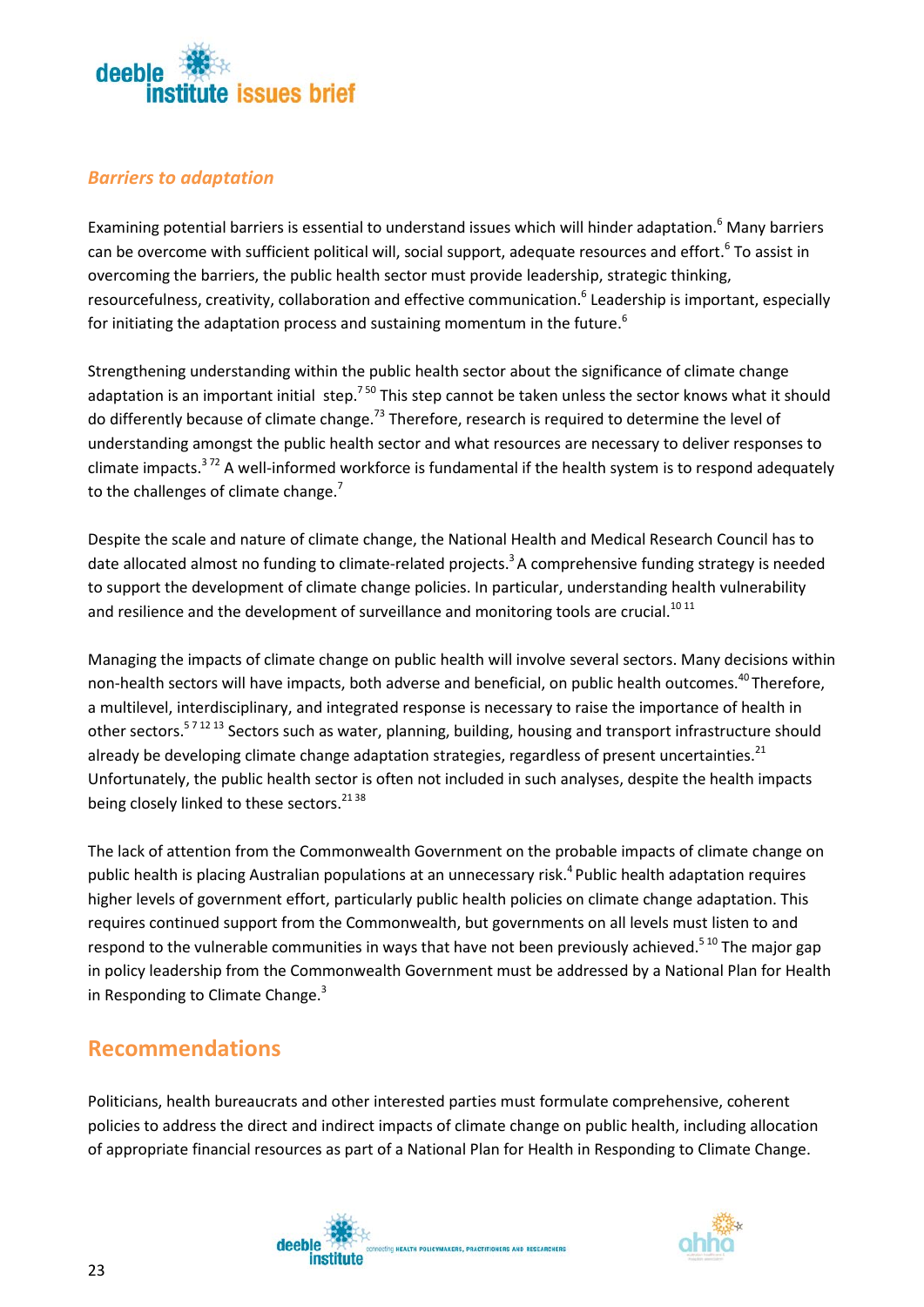

The National Health and Medical Research Council should be tasked with ensuring coordinated, comprehensive funding to support research into the health impacts of climate change.

Research organisations and health institutions must collaborate to develop cost-effective, long-term, longitudinal studies on the impacts of climate change on the physical, biological and social environments that will affect Australian's public health.

Advocates must develop proposals which demonstrate cost savings to government over three to six years, or one or two electoral cycles. Little will be achieved in the current fiscal environment if proposed policies and practices will incur significant new budgetary expenses to governments or their agencies.

Managing the impacts of climate change on public health will also involve several other sectors, such as water, planning, building, housing and transport infrastructure. Appropriate institutions should work towards a multi-level, interdisciplinary and integrated response to raise the importance of the impacts of climate change on public health.

A comprehensive surveillance system would monitor the inter-relationship of environmental, social and health factors. Observational studies are important to monitor recent and present disease patterns and incidence to inform modelling of future disease patterns. They could also provide baselines for environmental health indicators, which can periodically be monitored and measured in order to inform program evaluation.

The public health sector must integrate planned, evidence-based adaptations into existing preventive activities. Useful methodologies might include:

- a risk assessment approach such as Health Impact Assessment (HIA);
- an appropriate range of Environmental Health Indicators (EHIs);
- a "Driving force-Pressure-State-Exposure-Effect-Action (DPSEEA) framework"; and
- a systematic ecological health framework.

The opposite of vulnerability is resilience – our capacity to respond to challenging or new circumstances. The factors which encourage resilience needs to be better understood. The public health sector must communicate concepts of risk, and develop strategies to encourage greater resilience.

To understand how we can minimise vulnerability of individuals and communities to climate change we must identify those populations which are most at risk, including those for whom climate change will act as a stress multiplier for existing public health problems.

The health sector must communicate climate change as a human health issue rather than just an "environmental problem". The focus should be on effective, realistic and sustainable solutions rather than problems characterised as bleak and unresolvable.



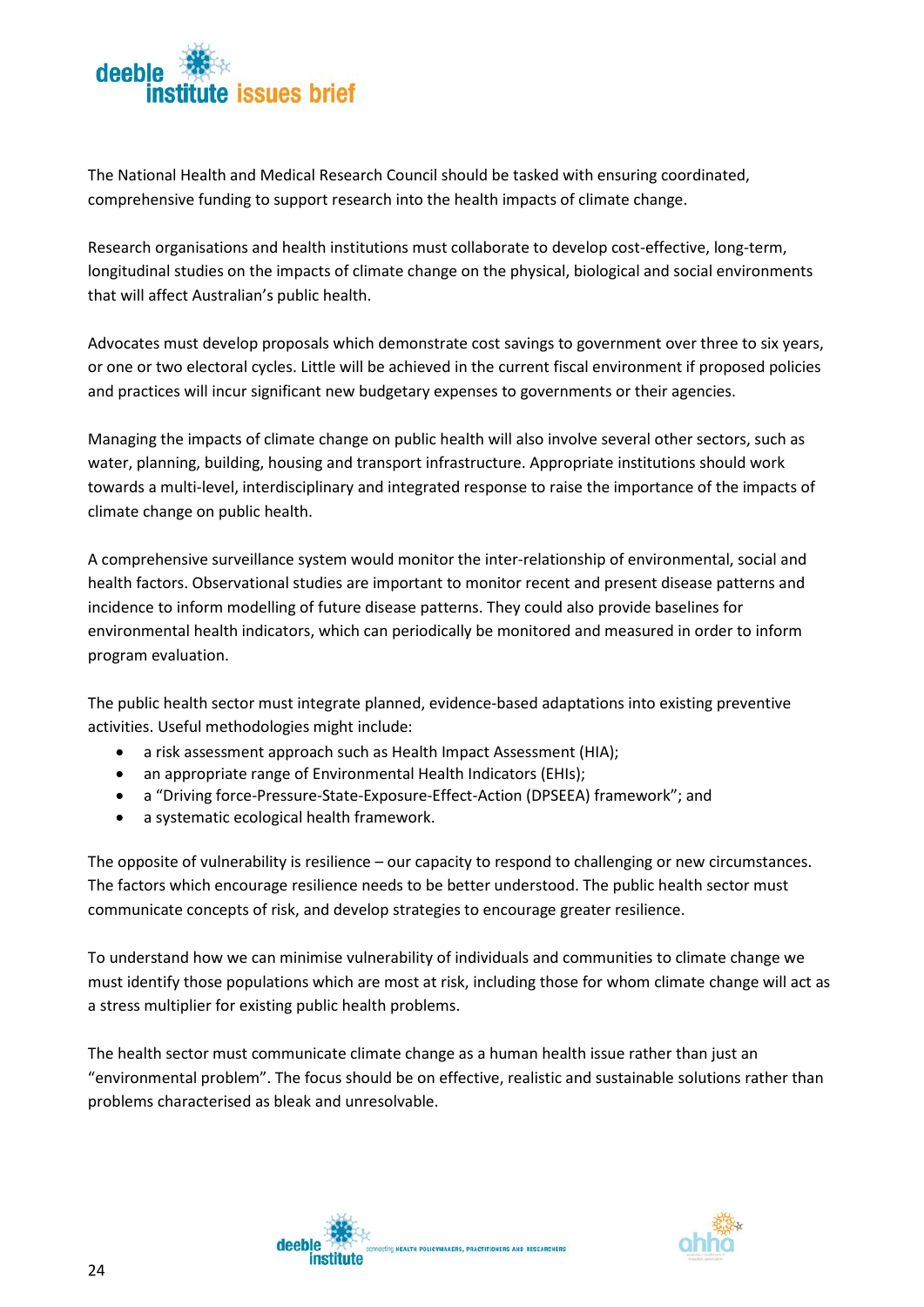

### <span id="page-28-0"></span>**References**

- 1. Maibach, E,, Roser-Renouf, C. & Leiserowitz, A. (2008) Communication and Marketing as Climate Change: Intervention Assets a Public Health Perspective. *American Journal of Preventative Medicine*, 35(5), 488-500.
- 2. McMichael, A., Neira, M. & Heymann, D. (2008) World Health Assembly 2008: Climate Change and Health. *The Lancet*, 371(1), 1895-1896.
- 3. Climate and Health Alliance. (2012) *Submission to the Productivity Commission Inquiry into Barriers to Effective Climate Change Adaptation*. Retrieved from http://caha.org.au
- 4. Ebi, K. (2009) Public Health Responses to the Risks of Climate Variability and Change in the United States. *Journal of Occupation Environmental Medicine*, 51(1), 4-12.
- 5. Costello, A., Abbas, M., Allen, A., Ball, S., Bell, S., Bellamy, R., Friel, S., Groce, N., Johnson, A., Kett, M., Lee, M., Levy, C., Maslin, M., McCoy, D., McGuire, B., Montgomery, H., Napier, D., Pagel, C., Patel, J., Antonio, J., Oliveira, P., Redclift, N., Rees, H., Rogger, D., Scott, J., Stephenson, J., Twigg, J., Wolff , J. & Patterson, C. (2009) Managing the Health Effects of Climate Change. *The Lancet*, 373(9676), 1693-1733.
- 6. Moser, S. & Ekstromc, J. (2010) A framework to Diagnose Barriers to Climate Change Adaptation. *Proceedings of the National Academy of Science*, 107(51), 22026-22031.
- 7. Frumkin, H., Hess, J., Luber, G., Malilay, J. & McGeehin, M. (2008) Climate Change: The public health response. *American Journal of Public Health, 98*(3), 435-445.
- 8. Ebi, K., Balbus, J., Kinney, P., Lipp, E., Mills, D., O'Neill, M. & Wilson, M. (2009) U.S. Funding is Insufficient to Address the Human Health Impacts of and Public Health Responses to Climate Variability and Change. *Environmental Health Perspectives*, 117(6), 857-862.
- 9. Campbell-Lendrum, D., Bertollini, R., Neira, M., Ebi, K. & McMichael, A. (2009) Health and climate change: a roadmap for applied research, *The Lancet 373*(9676), 1663-1665.
- 10. Paterson, J., Ford, J.,Berrang Ford, L., Lesnikowski, A., Berry, P., Henderson, J. & Heymann, J. (2012) Adaptation to Climate Change in the Ontario Public Health Sector. *BioMed Central Public Health*, 12(1), 452-464.
- 11. Blashki, G., Armstrong, G., Berry, H., Weaver, H., Hanna, E., Bi, P., Harley, D. & Spickett, J. (2011) Preparing Health Services for Climate Change in Australia. *Asia Pacific Journal of Public Health*, 23(1), 133–143.
- 12. Ebi, K. & Semenza, J. (2008) Community-Based Adaptation to the Health Impacts of Climate Change*. American Journal of Preventive Medicine*, 35(5), 501-507.
- 13. American Public Health Association (APHA) (2011) Climate Change: Mastering the public health role. Centers for Disease Control and Prevention (U.S.). Retrieved from http://stacks.cdc.gov/view/cdc/5932/
- 14. McMichael, A., Woodruff, N. & Hales, S. (2006) Climate Change and Human Health: Present and Future Risks*. The Lancet, 367*(1), 859-869.
- 15. Intergovernmental Panel on Climate Change. (2013) Working Group I Fifth Assessment Report The Physical Science Basis. Retrieved from http://ipcc.ch.
- 16. Bureau of Meteorology. (2014) *State of the Climate 2014*. Retrieved from http://gov.au/state-of-theclimate/

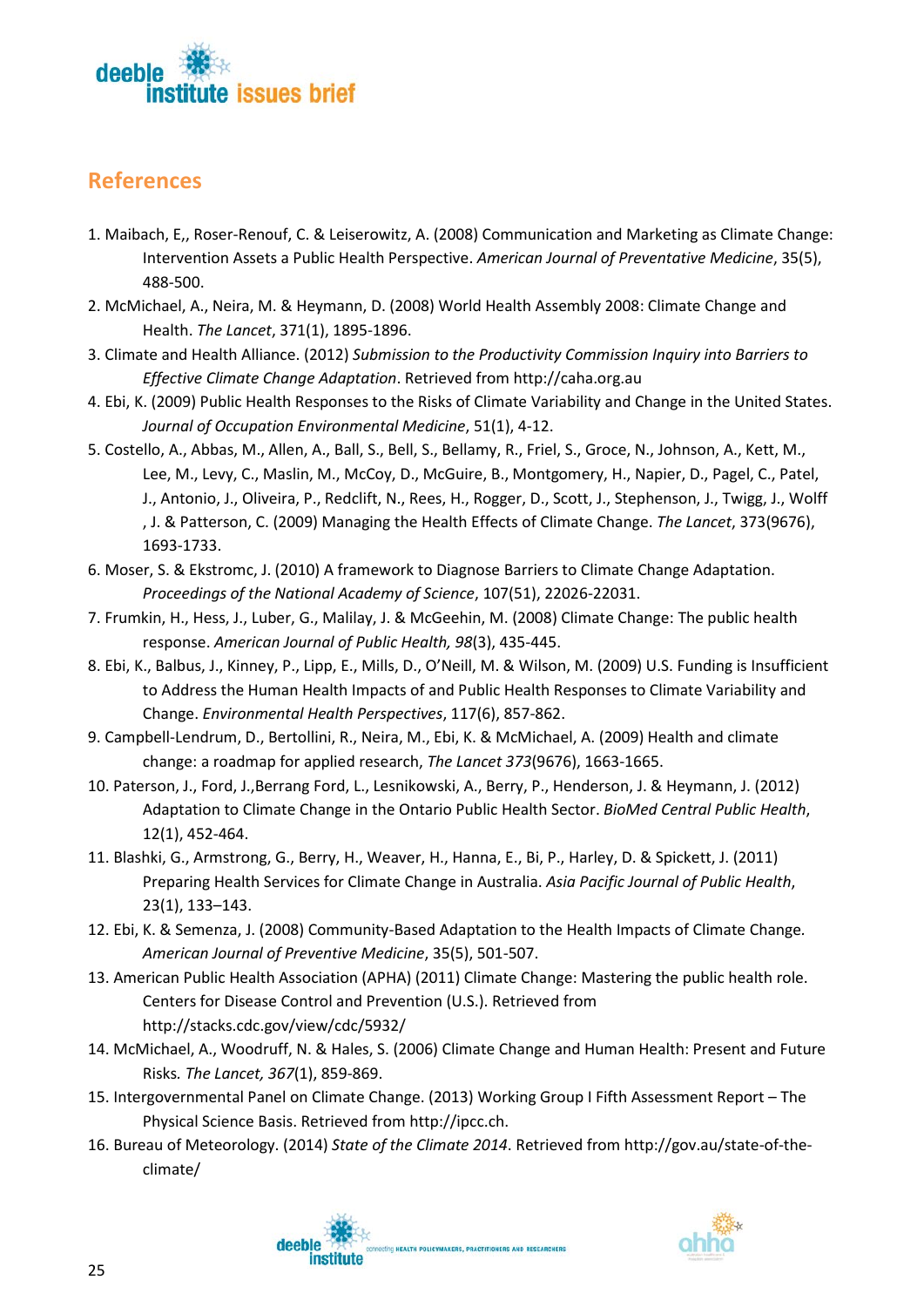

- 17. Intergovernmental Panel on Climate Change. (2013) Working Group II Fifth Assessment Report Impacts, Adaptation, and Vulnerability. Retrieved from http://ipcc.ch.
- 18. Ebi, K. (2011) Climate Change and Health Risks: Assessing and Responding to Them through 'Adaptive Management'. *Health Affairs*, 30(5), 924-930.
- 19. Markandya, A. & Chiabai, A. (2009). Valuing Climate Change Impacts on Human Health: Empirical Evidence from the Literature. *International Journal of Environmental Research and Public Health*, 9(6), 759-786.
- 20. Ostry, A,. Ogborn, M., Bassil, K., Takaro, T. & Allen, D. (2010) Climate Change and Health in British Columbia: Projected Impacts and a Proposed Agenda for Adaptation Research and Policy. *International Journal of Environmental Research and Public Health*, 7(3), 1018-1035.
- 21. Bowen, K. & Friel, S. (2012) Climate change adaptation: Where does global health fit in the agenda? *Globalization and Health, 8*(1), 10-17.
- 22. St. Louis, M. & Hess. J. (2008) Climate Change Impacts on and Implications for Global Health. *American Journal of Preventive Medicine*, 35(5), 527–538.
- 23. McMichael, A., Neira, M., Bertollini, R., Campbell-Lendrum, D. & Hales, S. (2009) Climate change: A Time of Need and Opportunity for the Health Sector. *The Lancet, 374*(9707), 2123-2125.
- 24. Hanlon, P., Carlisle, S., Hannah, M., Lyon, A. & Reilly, D. (2012) A perspective on the future public health: an integrative and ecological framework. *Perspectives in Public Health, 132*(6), 313-319.
- 25. Braks, M., van Ginkel, R., Wint, W., Sedda L. & Sprong, H. (2014). Climate Change and Public Health Policy: Translating the Science. *International Journal Research & Public Health*, 11(1), 13-29.
- 26. Maibach E., Nisbet M. & Weathers M. (2011) *Conveying the Human Implications of Climate Change: A Climate Change Communication Primer for Public Health Professionals*. George Mason University Center for Climate Change Communication. Retrieved from http://www.climatechangecommunication.org
- 27. Maibach, E., Nisbet, M., Baldwin, P., Akerlof K. & Diao, G. (2010) Reframing Climate Change as a Public Health Issue: An Exploratory Study of Public Reactions. *BioMed Central Public Health*, 10(1), 299- 310.
- 28. Hess, J., McDowell, J. & Luber, G. (2012) Integrating Climate Change Adaptation into Public Health Practice: Using Adaptive Management to Increase Adaptive Capacity and Build Resilience. *Environmental Health Perspectives, 120*(2), 171-179.
- 29. Morris, G. (2010) Ecological Public Health and Climate Change Policy. *Perspectives in Public Health, 130*(1), 34-40.
- 30. Intergovernmental Panel on Climate Change. (2007) Working Group II Fourth Assessment Report Impacts, adaptation and vulnerability. Retrieved from http://ipcc.ch.
- 31. Samet, J. (2010) *Public Health: Adapting to Climate Change Issue Brief 10-06* Institute for Global Health at the University of Southern California. Retrieved from http://rff.org/RFF/Documents/RFF-IB-10- 06.pdf
- 32. Ebi, K. & Burton, I. (2008). Identifying Practical Adaptation Options: An approach to Address Climate Change-related Health Risks. *Environmental Science & Policy*, 11(1), 359-369.
- 33. Haines, A., Kovats, R., Campbell-Lendrum, D. & Corvalan, C. (2006) Climate change and human health: impacts, vulnerability and mitigation. *The Lancet, 367*(1), 2101–2109.



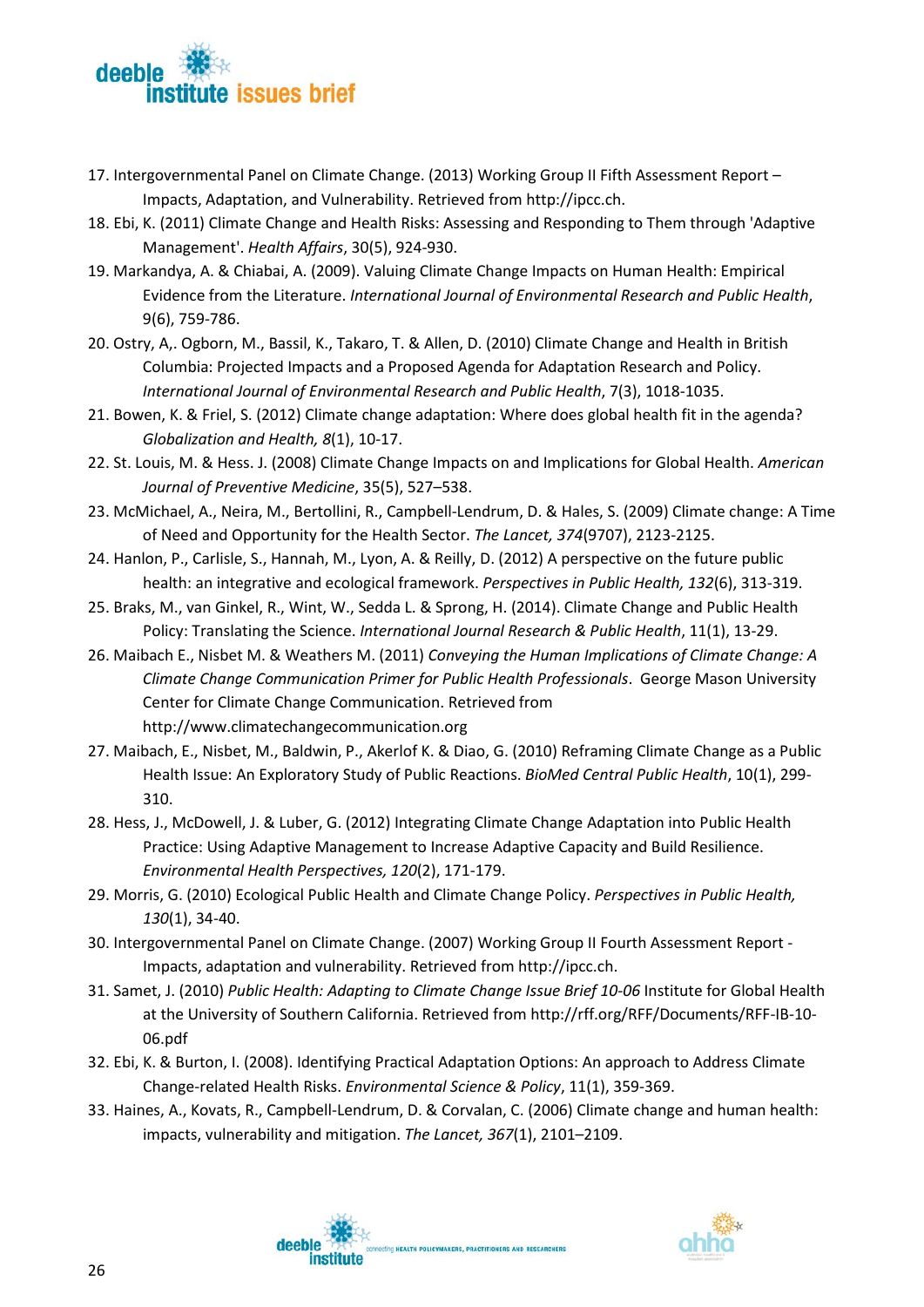

- 34. Shea, K., Truckner, R., Weber, R. & Peden, D. (2008) Climate Change and Allergic Disease. *American Academy of Allergy, Asthma & Immunology,* 122(3) 443-453.
- 35. Huang, C., Vaneckova, P., Wang, X., FitzGerald, G., Guo, Y. & Tong, S. (2011) Constraints and Barriers to Public Health Adaptation to Climate Change: A Review of the Literature. *American Journal of Preventive Medicine*, 40(2), 183-190.
- 36. Hambling, T., Weinstein, P. & Slaney, D. (2011) A Review of Frameworks for Developing Environmental Health Indicators for Climate Change and Health. *International Journal of Environmental Research and Public Health, 8*(7), 2854-2875.
- 37. Shonkoff S., Morello-Frosch, R., Pastor, M. & Sadd, J. (2011) The Climate Gap: Environmental Health and Equity Implications of Climate Change and Mitigation Policies in California: A Review of the Literature*. Climatic Change*, 109(1), 485-503.
- 38. English, P., Sinclair, A., Ross, Z., Anderson, H., Boothe, V., Davis, C., Ebi, K., Kagey, B., Malecki, k., Shultz, R. & Simms, E. (2009) Environmental Health Indicators of Climate Change for the United States: Findings from the State Environmental Health Indicator Collaborative. *Environmental Health Perspectives*, 117(11), 1673-1681.
- 39. Ebi, K., Kovats, S. & Menne, B. (2006) An Approach for Assessing Human Health Vulnerability. *Environmental Health Perspective*, 114(1), 1930-1934.
- 40. Spickett, J., Brown, H. & Katscherian, D. (2008) Health Impacts of Climate Change Adaptation Strategies for Western Australia. Perth: Western Australia Department of Health.
- 41. Gould, S. & Dervin, K. (2012) *Climate Action for Health: Integrating Public Health into Climate Action Planning*. California Department of Public Health. Retrieved from [http://cdph.ca.gov](http://cdph.ca.gov/)
- 42. Hess, J., Malilay, J. & Parkinson, A. (2008) Climate Change: The Importance of Place. *American Journal of Preventive Medicine*, 35(5), 468–478.
- 43. Winkler, M., Krieger, G., Divall, M., Cisse, G., Wielga, M., Singer, B., Tanner, M. & Utzinger, J. (2013) Untapped Potential of Health Impact Assessment. *Bulletin of the World Health Organisation*, 91(1), 298-305.
- 44. Turner, L., Alderman, K., Connell, D. & Tong, S. (2013) Motivators and Barriers to Incorporating Climate Change-Related Health Risks in Environmental Health Impact Assessment. *International Journal of Research Public Health*, 10(1), 1139-1151.
- 45. Campbell-Lendrum, D. & Woodruff, R. (2006) Comparative Risk Assessment of the Burden of Disease from Climate. *Environmental Health Perspective*, 114(1), 1935-1941.
- 46. Patz, J., Campbell-Lendrum, D., Gibbs, H. & Woodruff, R. (2008) Health Impact Assessment of Global Climate Change: Expanding on Comparative Risk Assessment Approaches for Policy Making. Annual Review of Public Health, 29(1), 27-39.
- 47. Bell, M., Cifuentes,L., Davis, D., Cushing, E., Gusman Telles, A. & Gouveia, N. (2011) Environmental Health Indicators and a Case Study of Air Pollution in Latin American Cities. *Environmental Research*, 111(1), 57-66.
- 48. World Health Organisation. (2004) *Environmental Health Indicators for Europe: A Pilot Indicator-Based Report*. Retrieved from http://who.int.
- 49. World Health Organisation. (2002) Health in Sustainable Development Planning: The Role of Indicators. Retrieved from http://who.int.



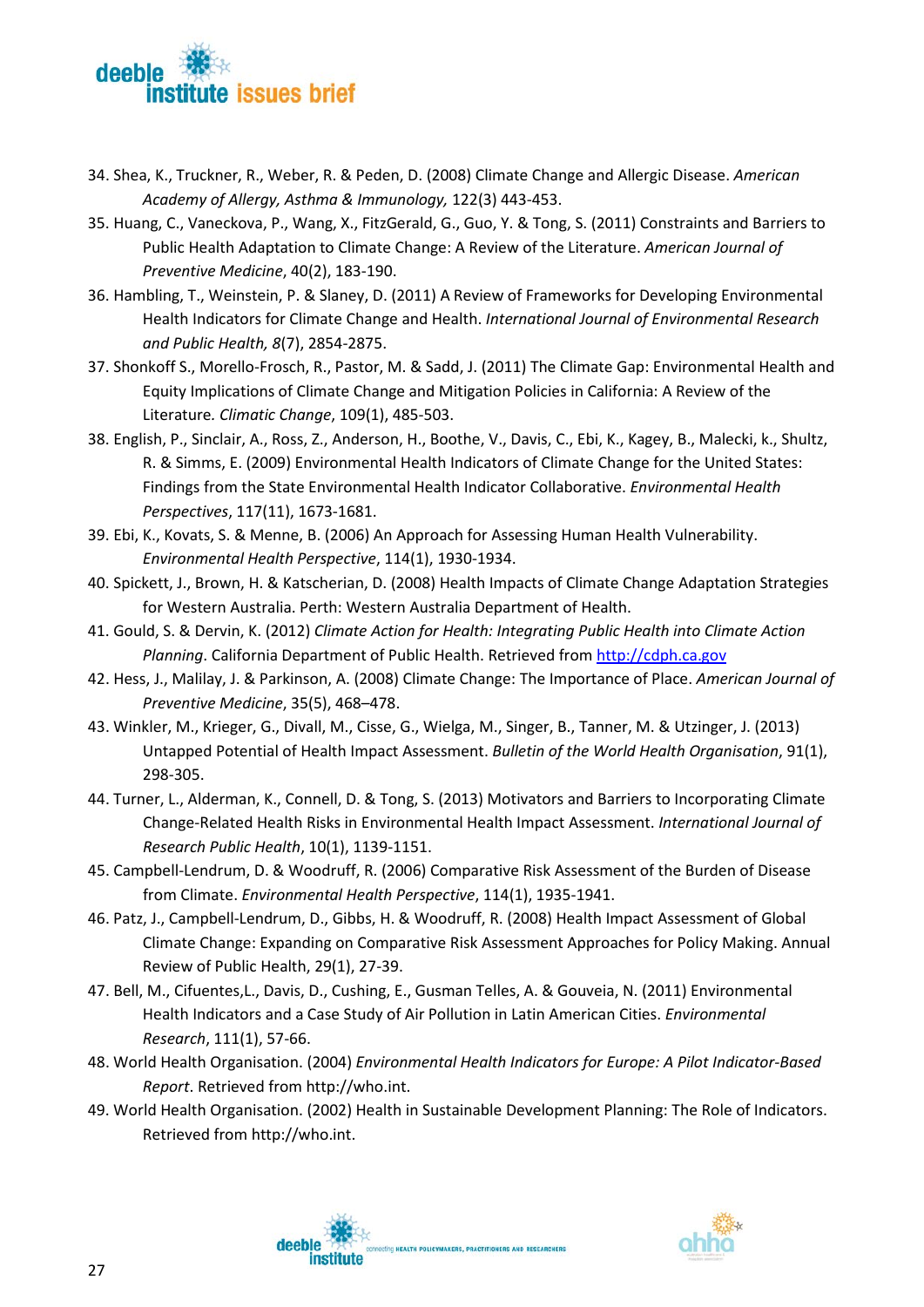

- 50. Maibach, E., Chadwick, A., McBride, D., Chuk, M., Ebi, K. & Balbus, J. (2008) Climate Change and Local Public Health in the United States: Preparedness, Programs and Perceptions of Local Public Health Department Directors. *Public Library of Science*, 3(7), 2838-2846.
- 51. Fussel, H. (2007) Adaptation Planning for Climate Change: Concepts, Assessment Approaches, and Key Lessons. *Sustainability Science,* 2(1), 265-275.
- 52. Fussel, H. & Klein, R. (2006) Climate Change Vulnerability Assessments: An Evolution of Conceptual Thinking. *Climatic Change,* 75(1), 301-329.
- 53. Karassin, O. (2010). Mind the Gap: Knowledge and Need in Regulating Adaptation to Climate Change. *Georgetown International Law Review*, 22(1), 383-437.
- 54. Agho, K., Stevens, G., Taylor, M., Barr, M., Raphael, B. (2010) Population risk perceptions of global warming in Australia. *Environmental Research, 110*(8), 756–763.
- 55. McFarlane, G. (2010) Climate change the greatest public health threat of our time: Seeing the wood, not just the trees. *Perspectives in Public Health, 130*(1), 21-26.
- 56. World Health Organisation. (2004) The Precautionary Principle: Protecting Public Health, the Environment and the Future of Our Children. Retrieved from http://who.int.
- 57. Schmidt, C. (2009) Beyond Mitigation. *Environmental Health Perspectives,* 117(7), 306-309.
- 58. Kjellstrom, T. & McMichael, A. (2013) Climate change threats to population health and well-being: the imperative of protective solutions that will last. *Global Health Action, 6*(1), 1-9.
- 59. Ebi, K. (2012) Climate Change and Health Risks Assessing and Responding to Them through Adaptive Management. *Health Affairs*, 30(5), 924-930.
- 60. Bedsworth, L. (2012) California's Local Health Agencies and the State's Climate Adaptation Strategy, *Climatic Change*, 111(1), 119–133.
- 61. Lamhauge, N., Lanzi E. & Agrawala, S. (2012) *Monitoring and Evaluation for Adaptation: Lessons from Development Co-operation Agencies*, OECD Environment Working Papers, No. 38. Retrieved from http://dx.doi.org/10.1787/5kg20mj6c2bw-en
- 62. Bedsworth, L. (2009) Climate change and California's local health officers: A role for scientists. *Bulletin of the American Meteorological Society*, 90(6), 765-768.
- 63. Berrang-Ford, L., Ford, J. & Paterson, J. (2011) Are we adapting to climate change? *Global Environmental Change,* 21(1), 25-33.
- 64. Hanlon,P., Carlisle, S., Hannah, , D., Lyon, A. & Reilly, M. (2011) Learning Our Way Into the Future Public Health: A Proposition. *Journal of Public Health*, 33(3), 335-342.
- 65. Hanlon,P., Carlisle, S., Hannah, M., Reilly, D. & Lyon, A. (2011) Making the Case for a 'Fifth Wave' in Public Health. *Public Health Journal*, 125(1), 30-36.
- 66. Hanlon, P. & Carlisle, S. (2010) Re-orienting Public Health: Rhetoric, Challenges and Possibilities for Sustainability. *Critical Public Health*, 20(3), 299-309.
- 67. Baum, F. (2008) The New Public Health. 3rd ed. Melbourne, Australia: Oxford University Press.
- 68. Ford, J., Smith, T. & Berrang-Ford, L. (2011) Canadian Federal Support for Climate Change and Health Research Compared With the Risks Posed. *American Journal of Public Health, 101*(5), 814-821.
- 69. Harper, S., Edge, V., Cunsolo, W.& Rigolet I. (2012) 'Changing Climate, Changing Health, Changing Stories' Profile: Using an EcoHealth Approach to Explore Impacts of Climate Change on Inuit Health Community Government. *EcoHealth, 9*(1), 89-101.